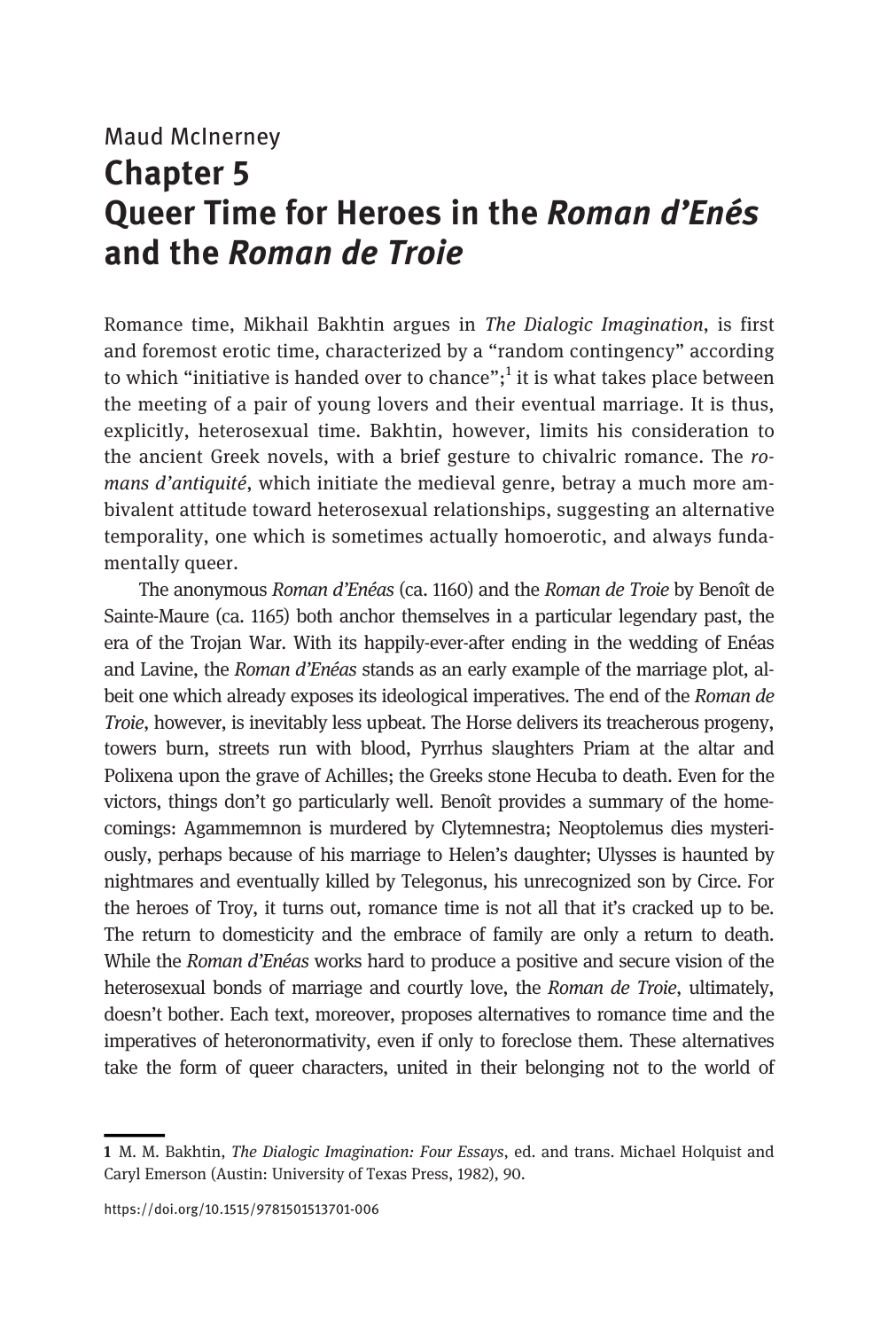marriage, procreation and genealogy, with its emphasis on a time that continues from the past through the present and on into the future, but instead on a time characterized by stasis, interruption, excess, and death.

In referring to queer characters, I mean those characters who in one way or another live outside of or defy the system of courtly love between men and women which undergirds patriarchal systems of land acquisition and inheritance. A discussion of such characters is part of a larger discussion of queer temporality, for though it may seem obvious, it needs to be said: queer characters and queer time are two different narrative functions which intersect but do not overlap. As Carolyn Dinshaw argues in How Soon is Now? Medieval Texts, Amateur Readers and the Queerness of Time, "queerness . . . has a temporal dimension" manifested in "forms of desirous, embodied being that are out of sync with the ordinarily linear measurements of everyday life, that engage heterogenous temporalities, or that precipitate out of time altogether."<sup>2</sup> Jack Halberstam elaborates the linear, genealogical qualities of heterosexual time:

The time of reproduction is ruled by a biological clock for women and by strict bourgeois rules of respectability and scheduling for married couples . . . wealth, goods and morals are passed through family ties from one generation to the next. It also connects the family to the historical past of the nation and glances ahead to connect the family to the future of both familial and national stability.<sup>3</sup>

The fundamentally gendered quality of many forms of time is buried, Halberstam argues, by the reluctance of philosophers and critics to see difference according to sexuality or gender as anything but a distraction from the real power-engines of history. Halberstam cites David Harvey's The Condition of Post-Modernity as an example of an argument that "energetically deconstructs the naturalization of modes of temporality . . . with no awareness of having instituted and presumed a normative framework for his alternative understanding of time."<sup>4</sup> This framework fails to appreciate the degree to which the very concept of "naturalization" is the product of an understanding of the world dependent upon assumptions not just about gender but about sexuality. The subjection of the domestic space to the industrial space does not simply rely upon the subjection of women to men, that is, but also upon the fact that reproductive time, taken for granted as "natural" time, is inevi-

<sup>2</sup> Carolyn Dinshaw, How Soon is Now? Medieval Texts, Amateur Readers and the Queerness of Time (Durham: Duke University Press, 2012), 4.

<sup>3</sup> J. Halberstam, In a Queer Time and Place: Transgender Bodies, Subcultural Lives (New York: New York University Press, 2005), 5.

<sup>4</sup> Halberstam, In a Queer Time, 4.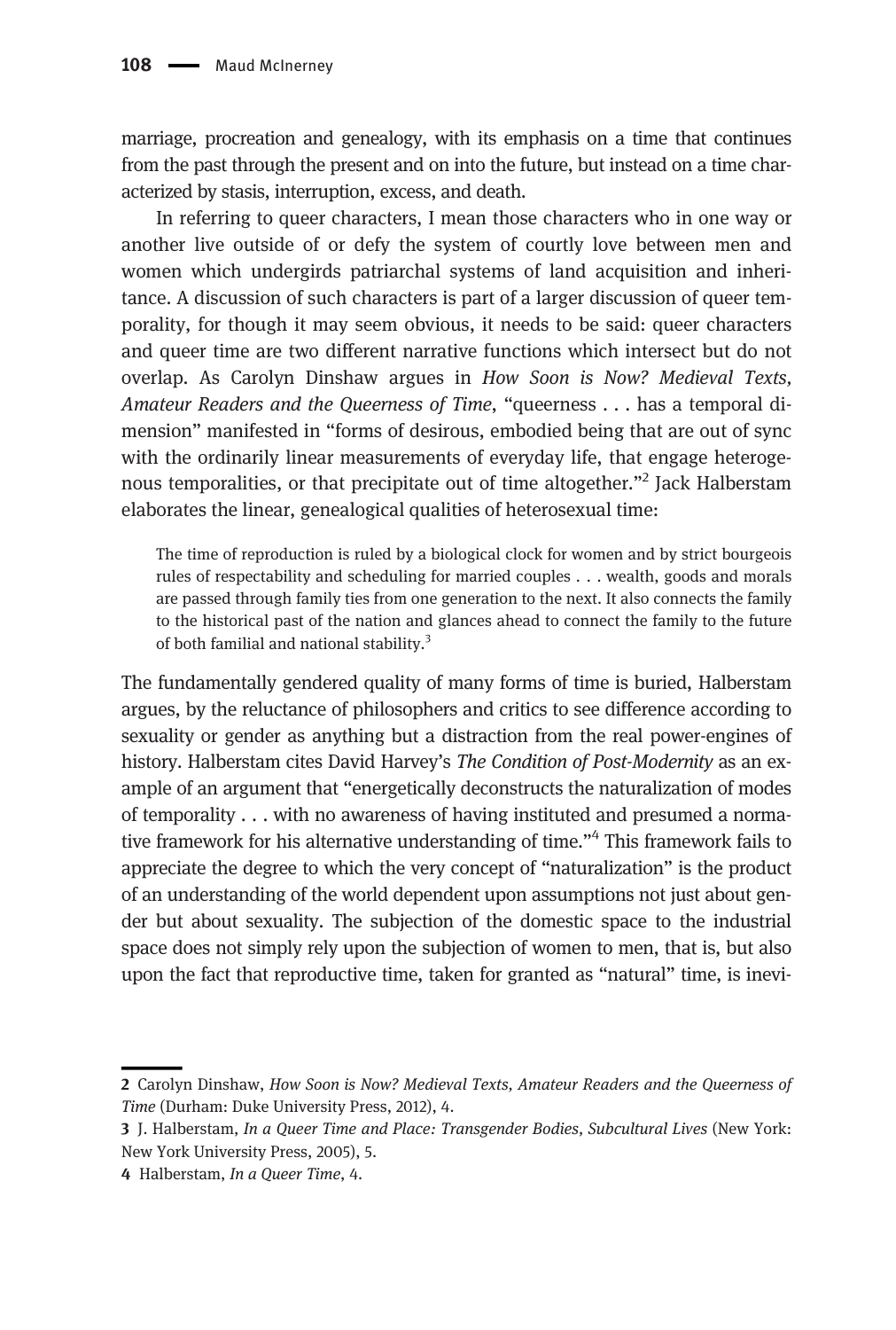$t$ ably imagined as heterosexual.<sup>5</sup> Living outside of the nuclear family and its attendant logic of the accrual of capital is a choice either made by or imposed upon a great many queer subjects. Halberstam includes drag queens, sex workers, drugdealers and the unemployed, among others, to whom I would add the mentally ill, families constructed around nuclei other than the married couple, the disabled, and others whose identities exist on the margins of normative, heterosexual society. For Halberstam, the alternative to repro-time, which is quite clearly congruent with romance time, is queer time.

Queer time is associated with death; it "emerges most spectacularly, at the end of the twentieth century, from within those gay communities whose horizons of possibility have been severely diminished by the AIDS epidemic."<sup>6</sup> But at least queer time seems honestly to admit this, to acknowledge the inevitable truth of individual death, rather than hiding this reality, as both genealogical time and romance time do, behind the promise of immortality in the form of offspring. In a discussion of Michael Cunningham's The Hours, a rewriting of Virginia Woolf's Mrs. Dalloway, Halberstam points out that the marriage plot is actually a "seemingly inexorable march of narrative time toward marriage  $(d$ eath)."<sup>7</sup> Queer time, on the other hand, is, even under the shadow of death, "about the potentiality of a life unscripted by the conventions of family, inheritance, and child rearing."<sup>8</sup>

The dominant heterosexual temporality of romance, with its emphasis upon the role of women and upon courtly love, clearly belongs to what Halberstam labels reproductive time. Its function in the Roman d'Enéas is to establish a dynasty beginning with Enéas and Lavine, and culminating, eons later, in Henry II and Eleanor of Aquitaine (the poem was composed before the fractures in their marriage became evident). Halberstam describes reproductive time, what I call romance time, as a fundamental mode of thinking about time and the human subject in the West:

In Western cultures, we chart the emergence of the adult from the dangerous and unruly period of adolescence as a desired process of maturation; and we create longevity as the most desirable future. . . . Within the life cycle of the Western human subject, long periods of stability are considered to be desirable, and people who live in rapid bursts (drug addicts, for example) are characterized as immature or even dangerous.<sup>9</sup>

<sup>5</sup> Halberstam, In a Queer Time, 6-8.

<sup>6</sup> Halberstam, In a Queer Time, 2.

<sup>7</sup> Halberstam, In a Queer Time, 3.

<sup>8</sup> Halberstam, In a Queer Time, 2, italics mine.

<sup>9</sup> Halberstam, In a Queer Time, 4-5.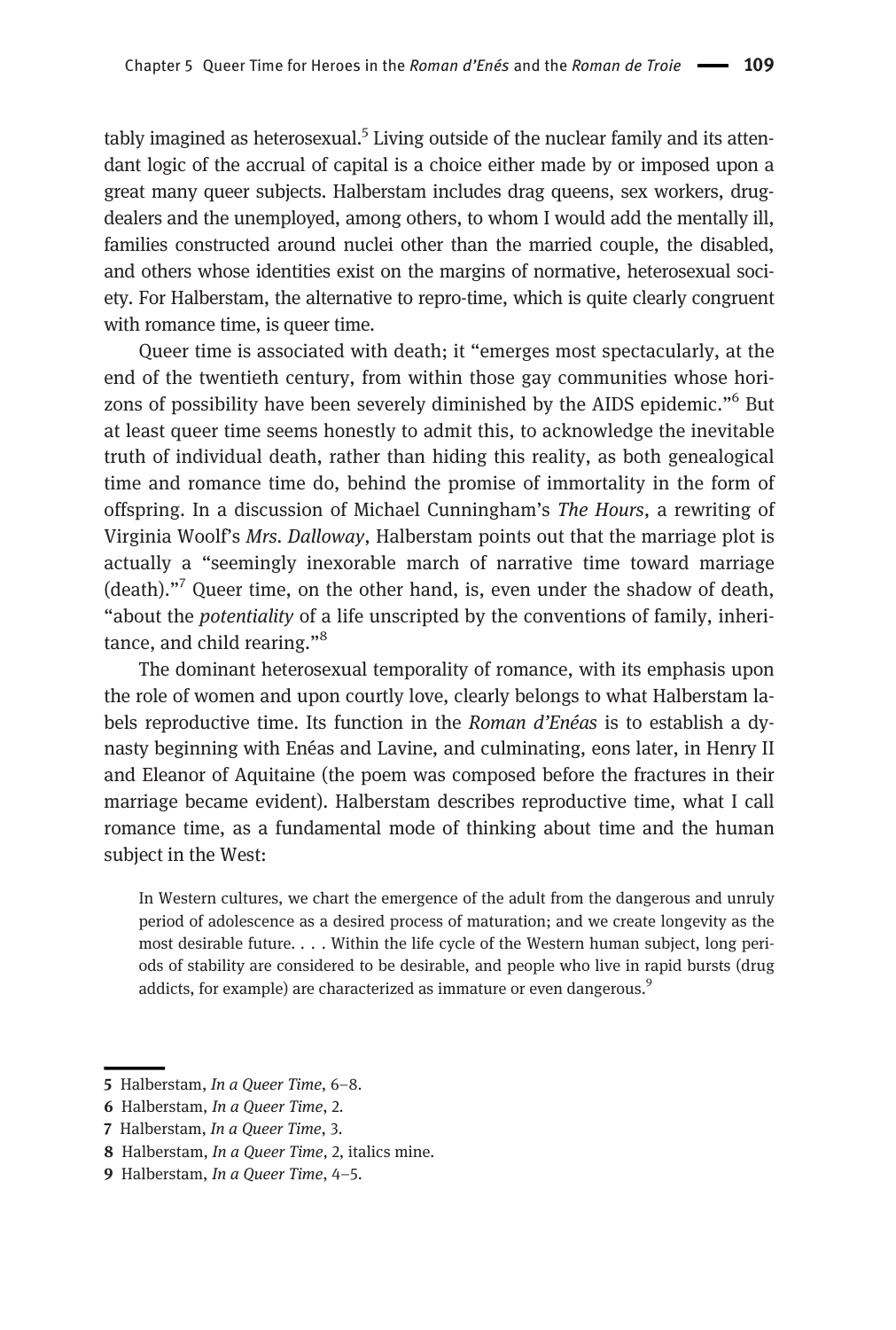Halberstam does not explicitly make the point that these values have existed for centuries, even millennia, but this is indeed the case. Cicero's De Senectute, a treatise in the voice of Cato the Elder praising the virtues and especially the sobriety of old age, was popular not only in its own time but throughout the Middle Ages and into the Renaissance; writers like Marbod of Rennes (ca. 1035–1123) drew upon Cicero to argue that old age freed the mind from the vices of the body and granted wisdom and peace.<sup>10</sup> As for periods of stability, the very notion of a *pax* henrici coming after the Anarchy of Stephen, suggests a nostalgia for the lost pax Romana.<sup>11</sup> Henry's rule, while not exactly peaceful in his French domains, did bring lasting peace to England. The twelfth century also witnessed the emergence of the tournament as a pastime for warriors between wars, one roundly condemned by the Council of Clermont in 1130, which qualified them as "detestable markets or fairs at which knights are accustomed to meet to show off their strength and their boldness and in which the deaths of men and danger to the soul often occur."<sup>12</sup> Similar rhetoric emerges in modern condemnation of night clubs, often associated with gay activity, by the Jehovah's Witnesses ("Youth dance clubs have become very popular in recent years. . . . Moshing often involves jumping up and down, violent head shaking, and mock head butting, as well as crashing into other dancers. Broken limbs and cuts are commonplace, and there have also been spinal and head injuries. Death has even resulted. $13$ . I am not suggesting that knights were homosexual, of course, although some certainly were, but simply that the rhetoric against men coming together to commit sin is similar: it focuses on danger to the body as incorporating danger to the soul. While war was a necessary evil in the Middle Ages, and in the case of Crusade even a divine duty, tournaments, which pitched Christian knight against Christian knight for personal glory, for adrenaline, for the fun of it, were clearly "immature or even dangerous," like gay sex in the age of AIDS. Halberstam points out, quoting poet Mark Doty,

<sup>10</sup> See Bruce C. Barker-Benfield, "A Ninth Century Manuscript from Fleury: Cato de senectute cum Macrobio," in Medieval Learning and Literature: Essays Presented to Richard William Hunt, ed. J. J. G. Alexander and M. T. Gibson (Oxford: Clarendon, 1976), 145–65; Juanita Feros Ruys, "Medieval Latin Meditations on Old Age," in Old Age in the Middle Ages and the Renaissance, ed. Albrecht Classen (Berlin: De Gruyter, 2007), 180–83.

<sup>11</sup> Anglo Saxon Chronicle, entry for 1140: "And there was soon so good a peace as never was there before. Then was the king [Stephen] stronger than he ever was before. And the earl [Henry] went over sea; and all people loved him; for he did good justice, and made peace."

<sup>12</sup> Richard Barber and Juliet Baker, Tournaments: Jousts, Chivalry and Pageants in the Middle Ages (Woodbridge: Boydell, 1989), 17.

<sup>13</sup> The Watchtower, Watchtower Online Library, [http://wol.jw.org/en/wol/d/r1/lp-e/](http://wol.jw.org/en/wol/d/r1/lp-e/102004290) [102004290.](http://wol.jw.org/en/wol/d/r1/lp-e/102004290)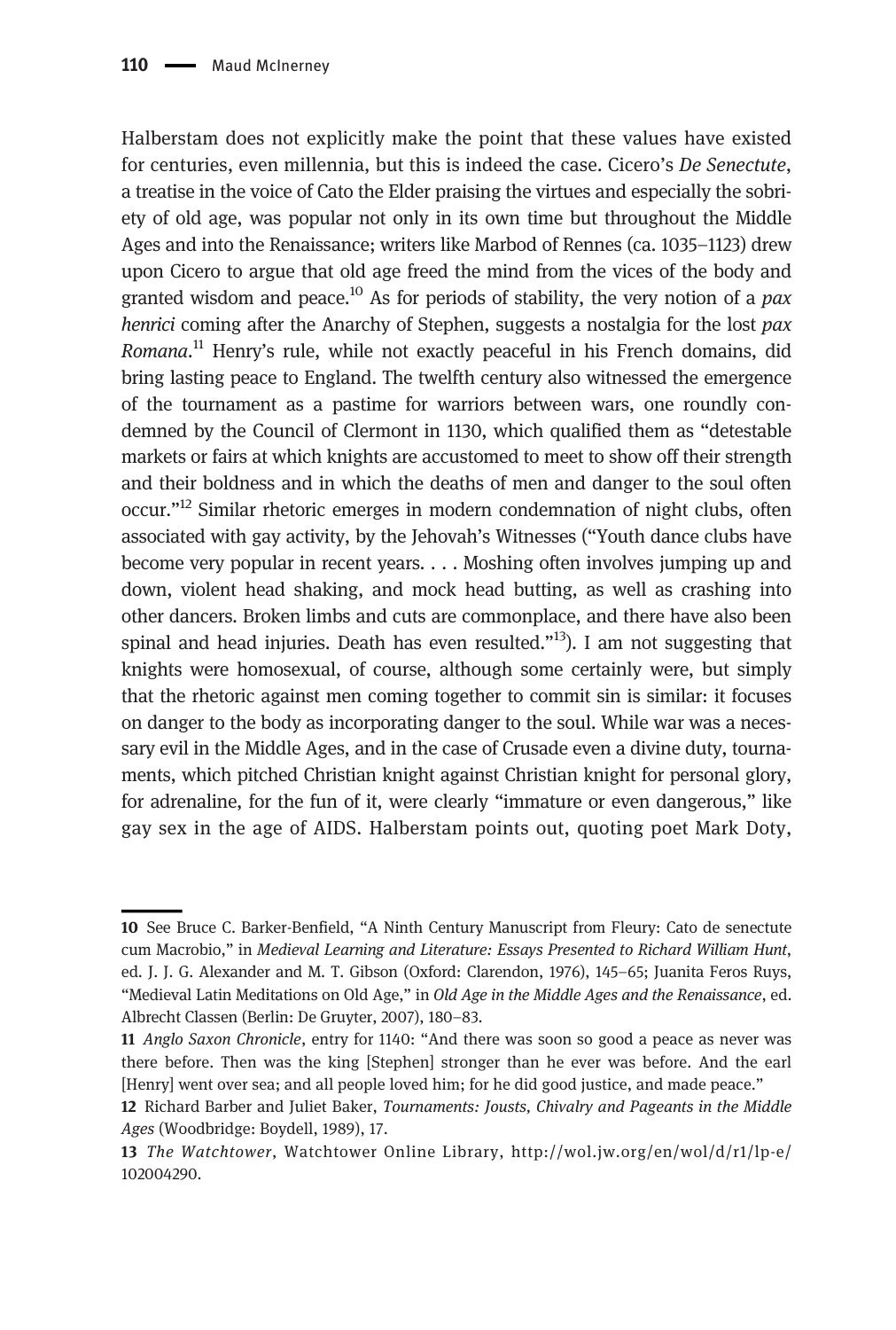that for the first generation of gay men to live under the shadow of AIDS, the generation which was infected before it knew there was infection, "while the threat of no future hovers overhead like a storm cloud, the urgency of being also expands the potential of the moment."<sup>14</sup> The same is true for the medieval knight; what, after all, is a warrior, and more particularly a hero, except someone who has chosen to "live in rapid bursts," as Halberstam puts it? Achilles, who chooses early death and eternal fame over a long and happy life without renown, is thus queer in ways that transcend his always ambiguous sexuality. Both the Roman d'Enéas and the Roman de Troie, invested as they are in war as much as in love, celebrate even as they deny the queer time associated with Nisus and Euryalus, Pallas and Enéas, Patroclus and Achilles by associating them with forms of excess that are both inevitably deadly and aesthetically compelling.<sup>15</sup>

The apparent problem of same-sex love in the Roman d'Enéas has been much discussed, particularly in reference to the outburst of the queen (Amata in the Aeneid, nameless here) in which she accuses Aeneas in no uncertain terms of preferring sex with boys to sex with women: $^{16}$ 

Cil cuivers est de tel nature Qu'il n'a de femmes gaire cure. Il prise plus le plain mestier, il ne veult pas bice chaucier, moult par aime char de mallon; il prisera mieux son garçon que toy ne autre acoler. A fumelle ne set voller, (jouer?)

<sup>14</sup> Halberstam, In a Queer Time, 2.

<sup>15</sup> The warrior women Camille and Pantesilee also live and die outside of reproductive time, as does the half-human Sagittary; but for reasons of time and space, I shall not treat them in this essay.

<sup>16</sup> See, for instance, Simon Gaunt, "From Epic to Romance: Gender and Sexuality in the Roman d'Eneas," Romanic Review 83.1 (1992): 1–27 on issues of gender and sexuality in the poem; see also Vincent A. Lankewish, "Assault From Behind: Sodomy, Foreign Invasion and Masculine Identity in Le Roman d'Eneas," in Text and Territory: Geographical Imagination in the European Middle Ages, ed. Sylvia Tomasch and Sealy Giles (Philadelphia: University of Pennsylvania Press, 1998), 207–44; Susane Hafner, "Coward, Traitor, Landless Trojan: Aeneas and the Politics of Sodomy," Essays in Medieval Studies 19 (2002): 61–69, although Hafner deals primarily with the German Eneasroman; Noah D. Guynn, "Eternal Flame: State Formation, Deviant Architecture and the Monumentality of Same-Sex Eroticism in the Roman d'Eneas," GLQ 6.2 (2000): 287–319; and William Burgwinkle, "Knighting the Classical Hero: Homo/Hetero Affectivity in Eneas," Exemplaria 5.1 (1993): 1–43.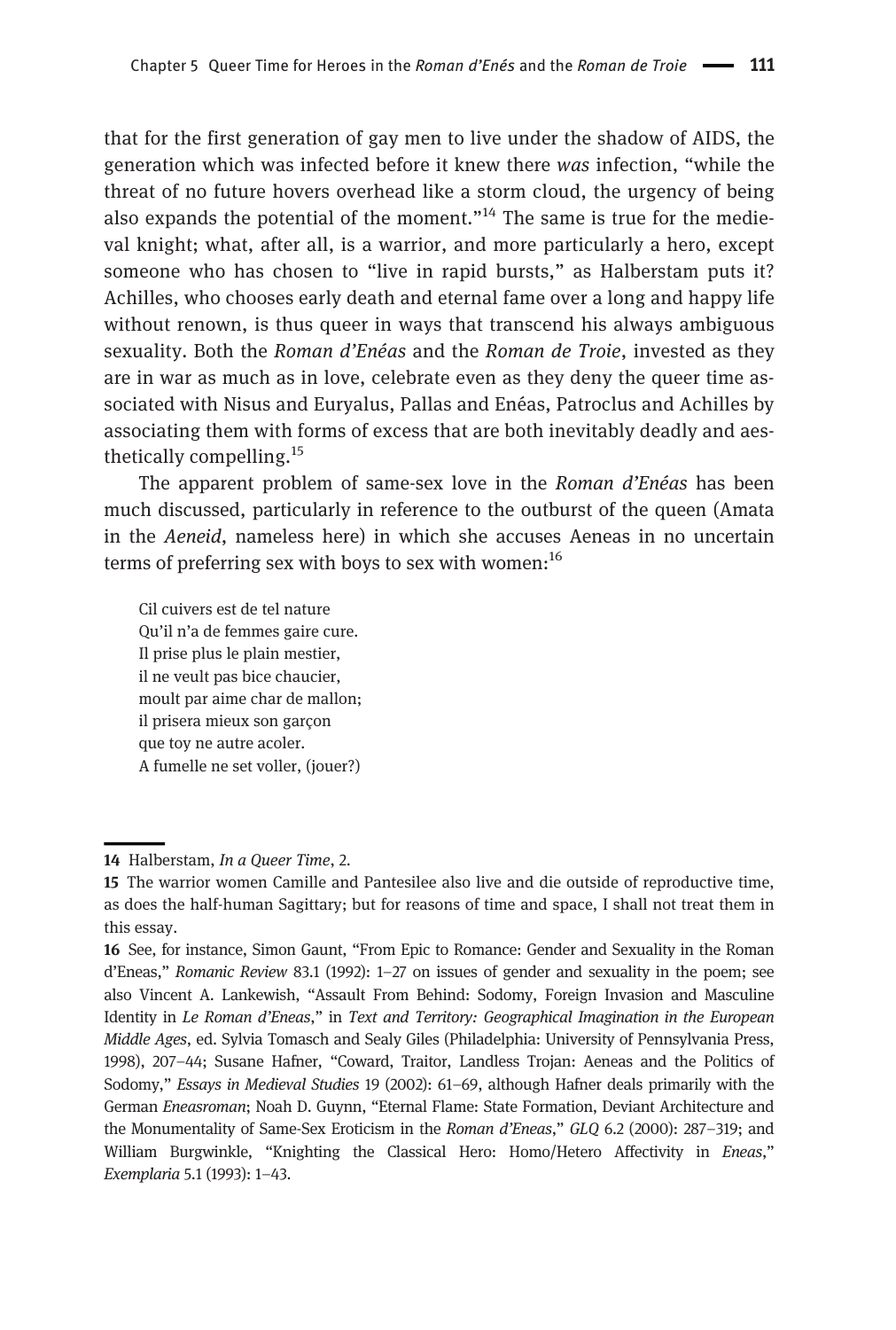ne passera mie au guicet; moult aime fraise de varlet.<sup>17</sup>

That pervert is of such a nature that he doesn't care for women. He much prefers the love of boys. He doesn't like to hunt does, he'd rather have male flesh; he will prefer to embrace his boytoy than you or any other woman. He doesn't know how to play with women; he'll not go through the little gate, he much prefers a boy's bud.

The queen goes on to remind Lavine of Enéas's mistreatment of Didon, and refers to him as a traitor and sodomite; this is a move that may seem counterintuitive to the modern reader, but medievals did not divide the world along the hard lines of hetero- and homosexual. The real point here is treachery, both to the individual and to the genealogical project that underlies romance time:

De cest sigle seroit tost fin, se tuit li home qui i sont erent autel par tot 10 mont; ja mes feme ne concevroit, grant sofraite de gent seroit; ran ne feroit ja mes anfanz, Ii siegles faudroit ainz cent anz. (8579–602)

It would be the end of everything if all the men in the world were like him; no woman would ever conceive, there would be great suffering of the people, no one would have children any more, it would be the end of the world.

According to Simon Gaunt, the accusation of homosexuality against Enéas "may reflect contemporary anxieties about homosexuality, but its main effect is to mark Eneas' conformity to a prescribed norm."<sup>18</sup> After all, the reader knows perfectly well that he will, in fact, marry Lavine. For Gaunt, who follows Eve Sedgwick here, homophobia emerges as a result of the conflict between an epic ideology founded on homosocial bonding and a romance ideology in which the status of the hero is measured through his relationship to women – or rather, as courtly lover, to  $\alpha$ woman – instead of men.<sup>19</sup> In the same vein, William Burgwinkle notes that, in the feudal period and, indeed, in the world of the chanson de geste, male–male love, erotic or not, is the norm. For him, the *Enéas* challenges "common assumptions" about what distinguishes friends from lovers, men from women in love, and

<sup>17</sup> Roman d'Eneas: Edition critique d'après le manuscrit B.N.fr. 60, ed. and trans. Aimé Petit (Paris: Lettres Gothiques, 1997), ll. 8621–30. All future references are to this edition, by line numbers. Translations are mine.

<sup>18</sup> Gaunt, "From Epic to Romance," 23.

<sup>19</sup> Gaunt, "From Epic to Romance," 21.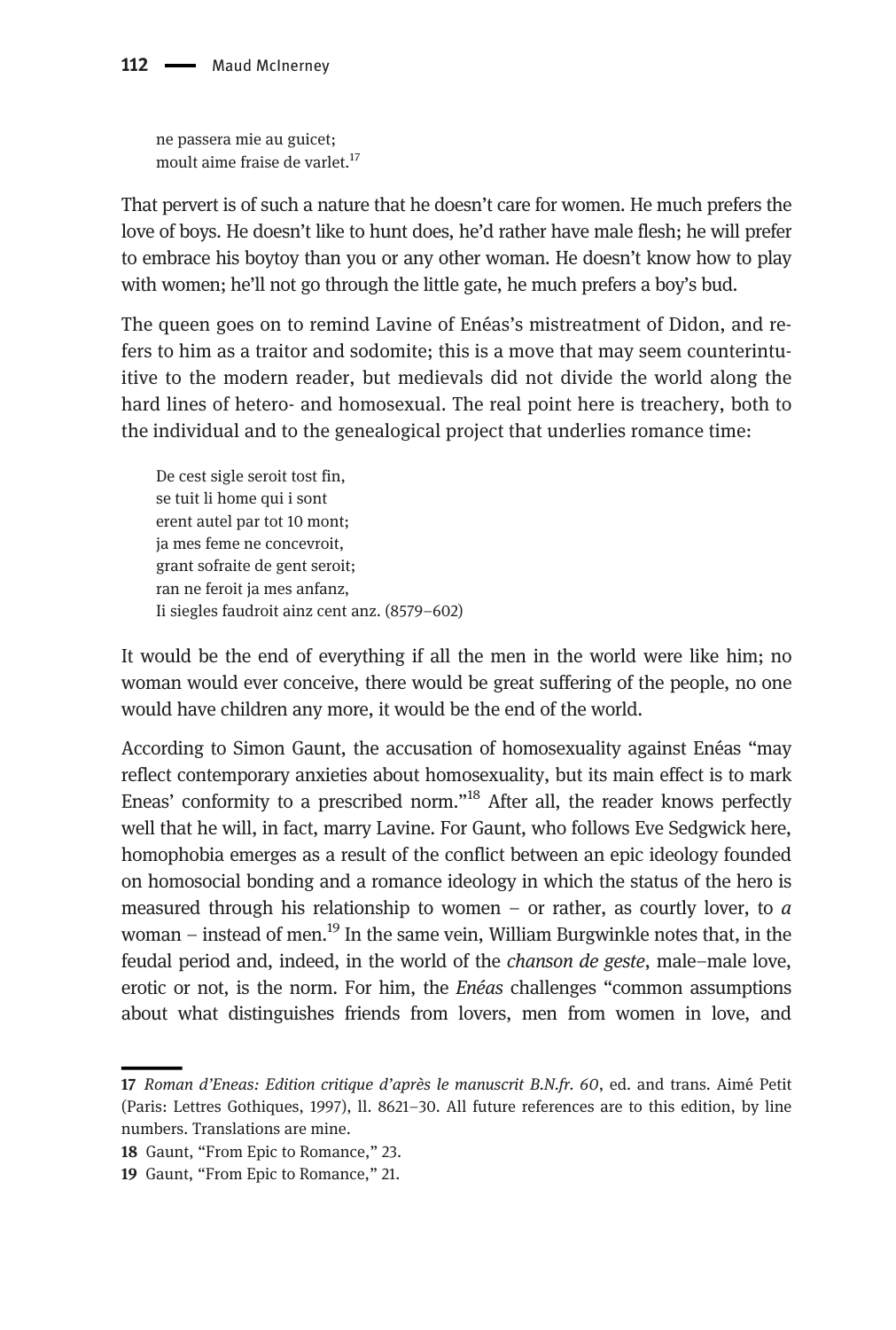spirituality from sensuality."<sup>20</sup> Burgwinkle further argues that, in the *Enéas*, heterosexual love is associated with land, procreation, and duty, whereas true companionship can only be manifested between warriors; and warriors, as the case of Camille demonstrates, can be female, so long as their military function is masculine: "gender transcends sex."<sup>21</sup> These arguments form a basis from which to consider the creation in the *Enéas* of a kind of queer temporality that is isolated within, even if it does not actively oppose, the heteronormativity of romance time.

The source of the Enéas, Vergil's Aeneid, also confronts the issue of same-sex love, in the persons of Nisus and Euryalus, a fact noted by both Gaunt and Burgwinkle. Earlier scholars often attempted to banish the "erotic dimensions"<sup>22</sup> of the friendship between Nisus and Euryalus, but in an eloquent and influential essay John F. Makowski argues that the only other place in the poem with so much erotic colour is Book IV and concludes that "it was [Vergil's] genius to suffuse the raw material of Homer with Plato and so to fashion the second greatest love story of the Aeneid."<sup>23</sup> The blending of the homosocial and the homoerotic is clearest, perhaps, in the simile describing the death of Euryalus:

Volvitur Euryalus leto, pulchrosque per artus it cruor, inque umeros cervix conlapsa recumbit: purpureus veluti cum flos succisus aratro languescit ormiens lassove papavera collo demisere caput, pluvia cum forte gravantur (Aen. IX 433–37)

Euryalus in death went reeling down, And blood streamed on his handsome length, his neck Collapsing let his head fall on his shoulder – As a bright flower cut by a passing plow Will droop and wither slowly, or a poppy Bow its head upon its tired stalk When overborne by a passing rain. $^{24}$ 

Here Vergil melds Homer's image of a young man's death in Iliad 8 308–10 with Sappho's of a young woman's virginity as a purple flower trampled on by men  $-$  a

<sup>20</sup> Burgwinkle, "Knighting the Classical Hero," 7.

<sup>21</sup> Burgwinkle, "Knighting the Classical Hero," 35.

<sup>22</sup> David Meban, "The Nisus and Euryalus Episode and Roman Friendship," Phoenix 63.3/4 (2009): 239–59 at 244.

<sup>23</sup> John F. Makowski, "Nisus and Euryalus: A Platonic Relationship," The Classical Journal 85:1 (1989): 1–15 at 15.

<sup>24</sup> Vergil, Aeneid, ed. R. A. B. Mynors (Oxford: Oxford University Press, 1969); future references are to this edition by line number.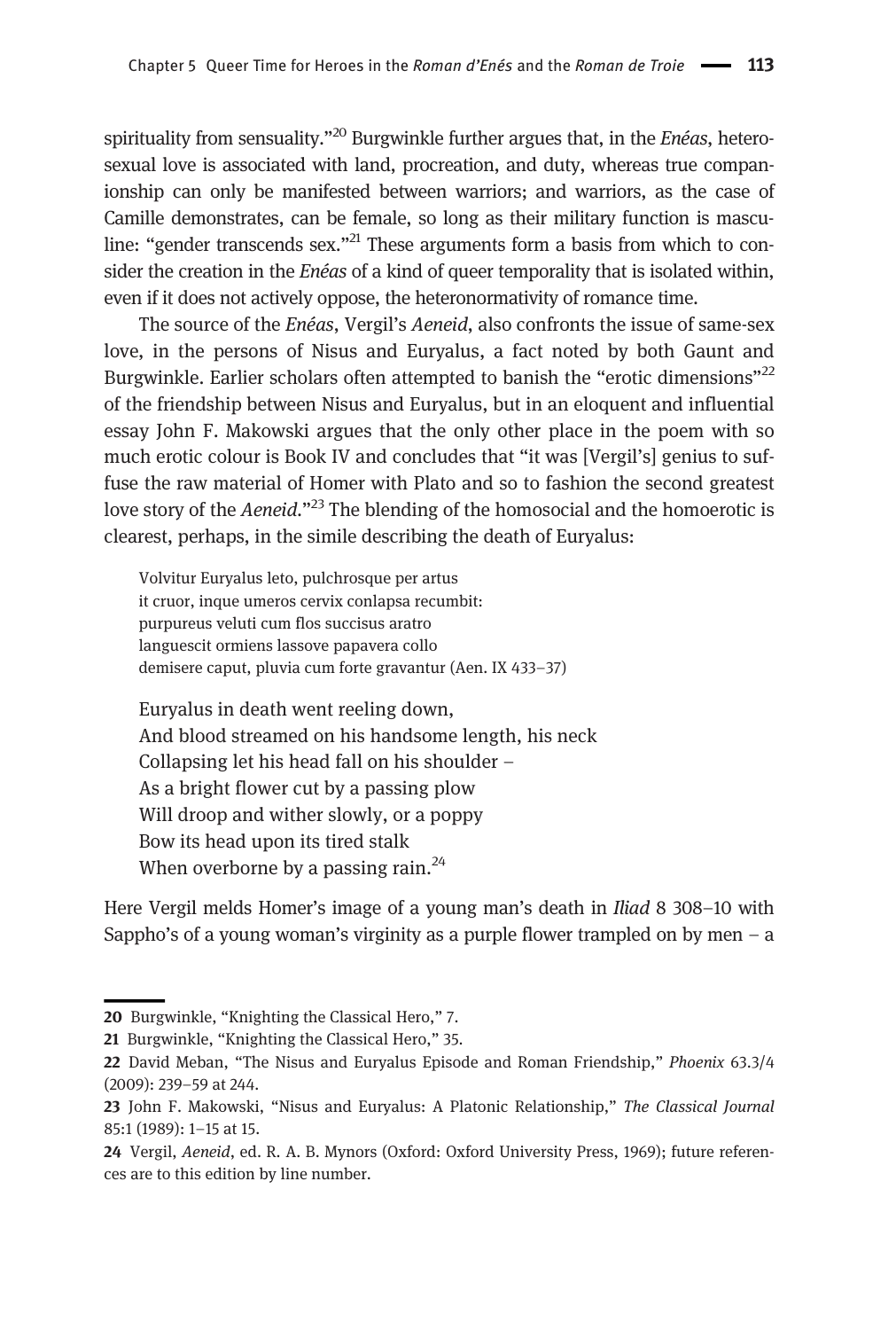conflation already made by Catullus in poem 11, where the poet compares his rejected love to a flower on the edge of a meadow, touched by the plow ("velut prati/ ultimi flos, praetereunte postquam/ tactus aratro est").<sup>25</sup> The image, in other words, was ambiguously sexualized already by the time Vergil composed the Aeneid. In the next generation, Ovid would make it definitively queer by using it of the death of Hyacinth in Metamorphoses X, the book dedicated by Orpheus to the loves of gods and young men. Like Euryalus, the dying Hyacinth is compared to a flower: "ut, siquis violas rigidumve papaver in horto/ liliaque infringat fulvis horrentia linguis,/ . . . sic vultus moriens iacet" (as when in a garden violets/ Or lilies tawny-tongued or poppies proud/ Are bruised and bent . . . so dying lies that face).<sup>26</sup> Apollo then makes the simile literal by transforming his beloved's body into the flower that goes by his name.

What interests me most in the description of Nisus and Euryalus, however, is the authorial encomium pronounced after their deaths, which declares them eternal heroes:

Fortunati ambo! Siquid mea carmina possunt nulla dies umquam memori eximet aevo dum domus Aenea Capitoli immobile saxum accolet imperiumque pater Romanus habebit. (IX 446–49)

Fortunate both! If in the least my songs Avail, no future day will ever take you Out of the record of remembering Time, While children of Aeneas make their home Around the Capitol's unshaken rock And still the Roman Father governs all.

This praise makes it clear that the problem with the love of Nisus and Euryalus is not that it is between men. Rather, it is excessive, and in Vergil's poem excessive passion is always destructive: the desperate love of Dido for Aeneas destroys her and that of Nisus and Euryalus destroys them both, just as the desperate rage of

<sup>25</sup> Catullus "11." Catullus. Tibullus. Pervigilium Veneris, trans. F. W. Cornish (London: William Heinemann, 1921), 22–24. On the evolution of the image see Don Fowler, "Vergil on Killing Virgins," in Homo Viator, Classical Essays for John Bramble, ed. Michael Whitby, Philip R. Hardie, and Mary Whitby (Bristol: Bristol Classical Press, 1987), 188–89.

<sup>26</sup> Ovid, Metamorphoses X, ll. 190–95, trans. A. D. Melville, Ovid's Metamorphoses (Oxford: Oxford University Press, 1986). The image retains its queerness in many poems of the First World War, not only the well-known "In Flanders Fields" by John McCrae, but also "Break of Day in the Trenches" by Isaac Rosenberg, "Ancient History" by Siegfried Sassoon, and a host of others. Many of the poets of the trenches had excellent classical educations, and of course quite a few of them, like Sassoon, were gay.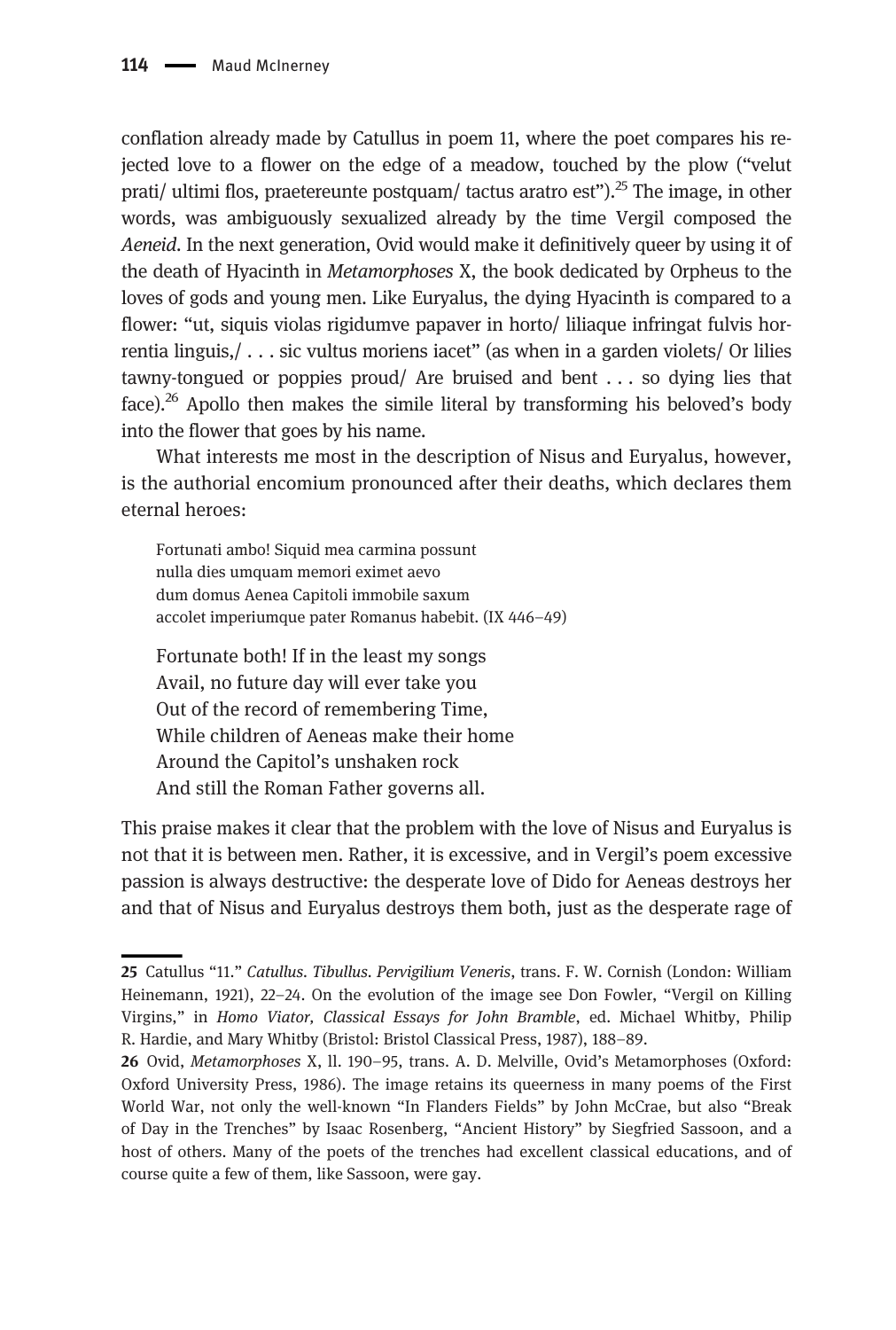Turnus, paralleling that of saevus Achilles in the previous war, will destroy him in turn. Passion is what Aeneas, in order to become the pius pater that he is always promised to be, the perfect Roman hero, must sacrifice.<sup>27</sup> As Parry puts it, "the personal emotions of a man [are] never allowed to motivate action . . . [Aeneas] is man himself; not man as the brilliant free agent of Homer's world, but man of a later stage in civilization."<sup>28</sup> Nisus and Euryalus, whose love was too great for the nascent Roman world, live on in words, in the abstract memory of time; Aeneas will live on in the utterly concrete Capitoline Hill and in the race that he, as the original Roman father, will found. Nisus and Euryalus are thus marked as belonging to the Iliadic world of the past that must be left behind, and Aeneas to the new world of emerging history, of Roman futurity, a world in which romance brings only delay, despair, and death.

In the Roman d'Enéas, by contrast, passion, so long as it is heterosexual and courtly, is not what hinders the hero's destiny; it is what shapes it, even if it is also, as Burgwinkle argues, "a basically unpleasant initiation experience in which one loses one's 'self' in return for a later reintegration into the larger community."<sup>29</sup> Same-sex love, on the other hand, exists outside of this larger community and the future-oriented concerns with procreation and genealogy that motivate it. In the French poem, the Nisus and Euryalus episode follows the model of the Aeneid closely, and the language that characterizes their relationship similarly suggests an erotic dimension: Nisus addresses Eurïalus (5156) as "bels dolz amis" (beautiful sweet friend), a term of affection which, if not explicit, is at least suggestive. As Huguette Legros notes, in the romans d'antiquité, the purely homosocial and feudal meaning of *amis* has begun a semantic slide towards courtliness, "contaminated," in her words, by the vocabulary of love;<sup>30</sup> indeed, the very same words will be put by Benoît into the mouth of Briseida, as she addresses Troilus in her first speech in the Troie.<sup>31</sup> Nisus's accusation against the killer of Eurïalus has a similarly erotic flavor:

<sup>27</sup> This is, of course, why the ending of the poem is so disturbing, since in it a Turnus-like rage overcomes Aeneas, causing him to ignore the advice of Anchises and refusing to spare the conquered.

<sup>28</sup> Adam Parry, "The Two Voices of Virgil's Aeneid," Arion 2.4 (1963): 66–80 at 79.

<sup>29</sup> Burgwinkle, "Knighting the Classical Hero," 42.

<sup>30</sup> Huguette Legros, "Le vocabulaire de l'amitié, son évolution sémantique au cours du XIIe siècle," Cahiers de Civilization Médiévale 29.90 (1980), 135. She suggests an influence from the amorous (and heterosexual) planhs of the troubadour South.

<sup>31</sup> Benoît de Sainte-Maure, Le Roman de Troie, ed. Léopold Constans, 6 vols. (Paris: Firmin-Didot, 1904–1912), l. 13287. Further references are to this edition by line number.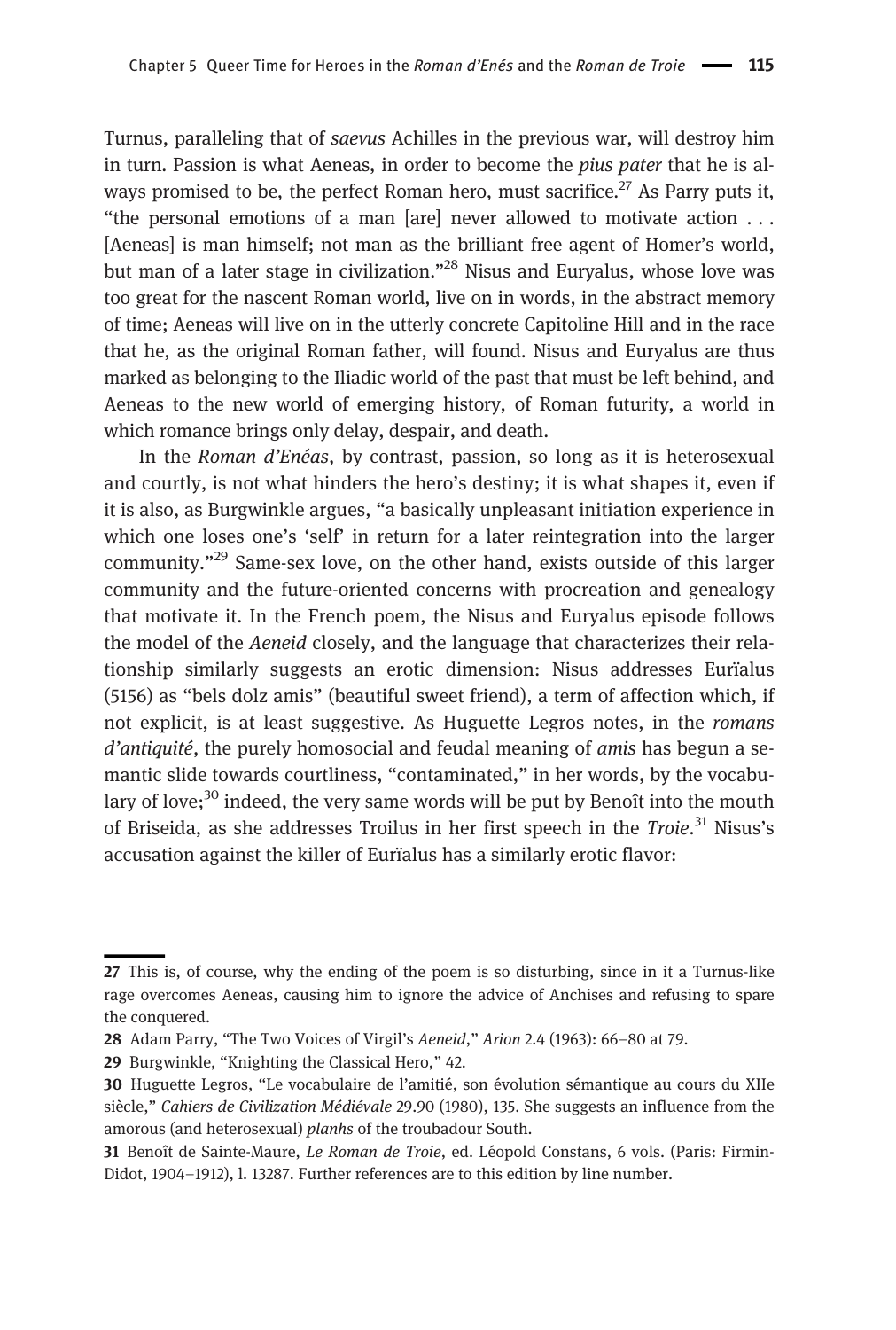Moult a dur cuer qui lui toucha quil veult occire onques n'ama onques de bonne amor n'ot cure qui toucheroit tel creature (5306–9)

Whoever touched him has a very hard heart – he who desires to kill him never loved. No one who knew the goodness of love could touch such a creature.

The image of the falling flower, so poignant in Vergil, is notably absent here; the death of Eurïalus is brutal and unmetaphorized: "Vulcen . . . al damoisel trencha le chief" (Volcens . . . cut off the boy's head). Both the Roman poet's apostrophe and the lament of Euryalus's mother (IX 481–97) are omitted in the medieval author's retelling.<sup>32</sup> Pathos is instead reserved for the death of Pallas, and especially for Enéas's extraordinary lament over the young man's body, which suggests a far more dangerously excessive affection linking the Trojan and the young Arcadian than that between the two acknowledged lovers.

Pallas's queerness does not become apparent until after his death – in fact, as Halberstam might put it, death queers him, and Enéas too, apparently, projecting them into a temporality that is at odds with anything that occurs in Vergil's poem. There is nothing queer at all about their initial meeting; Pallas is the first to greet and challenge the delegation of Trojans approaching Pallantee in search of allies in the fight against Turnus, in a scene quite closely mapped on the Aeneid. His father Evandre, who is revealed as an old friend of Anchises, greets Enéas like a long lost relative, and the following morning Enéas participates in the knighting of Pallas, who will return with him to Montauban and the fight against Turnus. The next time we see Pallas, he is first fighting Turnus on the battlefield, and then lying dead at his feet; whatever relationship may have blossomed between the young man and Enéas did so off-stage. The first significant change from the Aeneid occurs at this point: Turnus takes a trophy from the young man's body, but instead of a belt-buckle emblazoned with the story of the Danaids, it is a ring, a gift from Enéas.

The change seems slight, but curious. It is possible, of course, that the author feared his audience would not know the story of the fifty Danaids, all but one of whom killed their husbands on their wedding night, thus substituting the blood of murder for that of defloration. Don Fowler argues that in the Aeneid, it

<sup>32</sup> Christopher Baswell argues that "The female, even the maternal, is thus wholly suppressed at this point in the French version, leaving all the more prominent its focus on male militarism and fidelity." "Men in the Roman d'Eneas: The Construction of Empire," in Medieval Masculinities: Regarding Men in the Middle Ages, ed. Clare Lees, Thelma Fenster, and Jo Ann McNamara (Minneapolis: University of Minnesota Press, 1994), 151.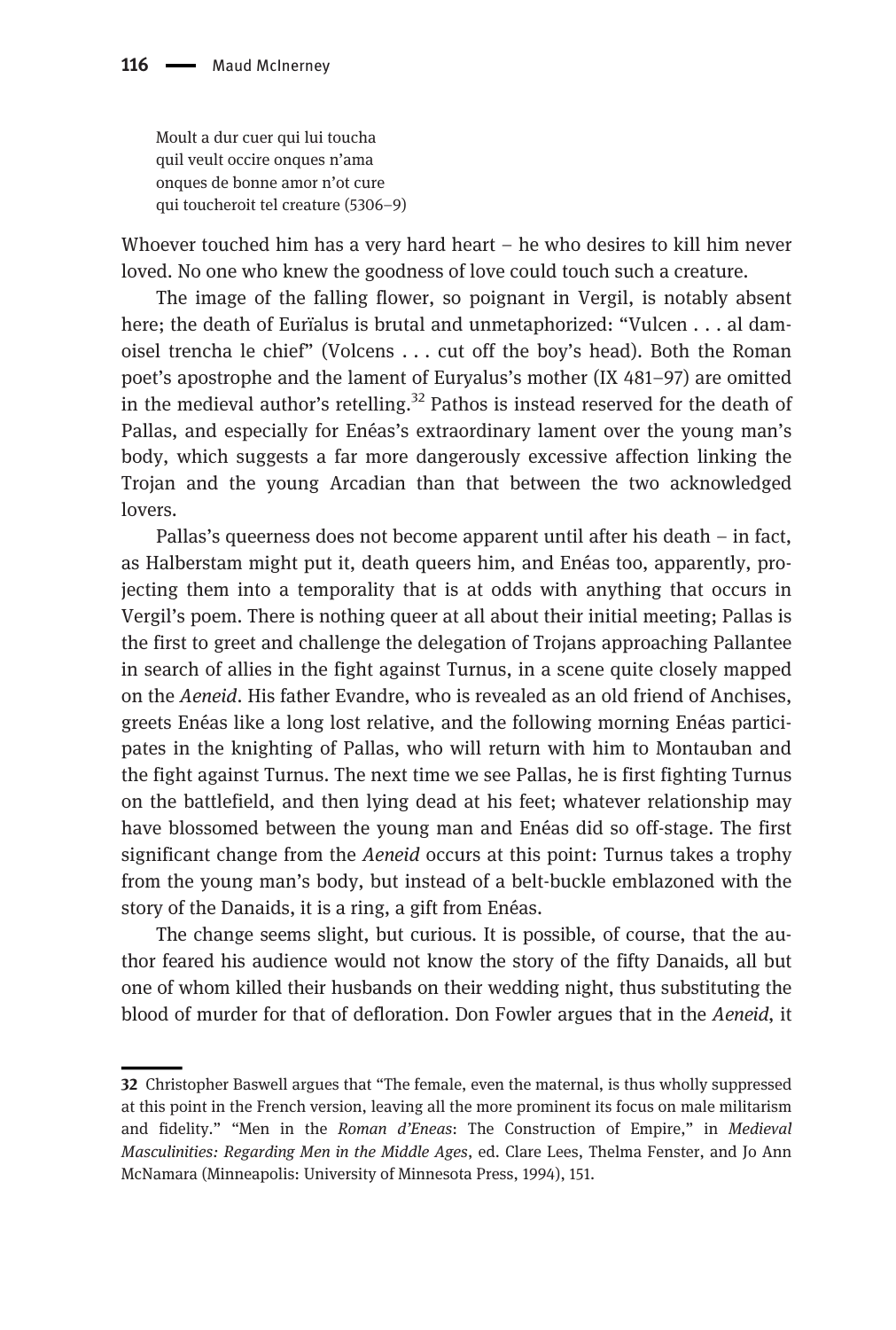is this very association that makes us recognize Pallas himself as a virgin, in spite of his gender.<sup>33</sup> The ring worn by Pallas in the *Enéas*, however, also encodes his sexuality. Its bezel takes the form of a lion-cub, suggesting Pallas's youthful masculinity, carved of *jagonce*. The word *jagonce* is sometimes rendered *jacinthe* in other Old French texts; it is one of the stones used in the walls of the city of Heaven, but in this context another association seems more important: jacinthe derives from hyacinth, the name of a flower, but also, as I noted above, the name of Apollo's lover. Thus, the association between dying youth and dying flower, displaced by the French poet from the death of Eurïalus, reemerges here, transformed. Indeed, the language surrounding the dead body of Pallas will, from this point on, oscillate between two linked images: the flower, epitome of fragility, passing time, and lost youth, and the jacinth, eternal, impervious, indestructible, and yet somehow enfolding the fading flower.

Enéas's lament over the young man's body is significantly expanded in the medieval poem, and the register of its language is quite different. Vergil's hero speaks for sixteen lines (XI 42–58); his emphasis is on Evander's loss, and on the loss of a protector for Italy, an ally for Ascanius. The sight of Pallas's face, pale as snow, moves him to tears, but they are dignified tears. Not so the medieval hero, whose lament balloons to fifty-six lines; he begins by kissing the young man's corpse, and then goes on to address him in language that is positively overwrought, both more personal and more eroticized than that of Vergil's poem.

One of the most remarkable features of Enéas's speech over Pallas's body is that it consistently uses the informal  $tu$  rather than the formal vous. By the twelfth century, French had already developed the distinction maintained to this day in modern French, $34$  according to which the vous form is used as a singular in formal addresses, with the tu form reserved for situations marked by distinction in age (a parent addresses a child) or in social class (a lord addresses his vassal); more rarely, given the stratification of courtly society, it is used between equals, either equals in power or equals in affection and intimacy. In Marie de France's Fresne, for example, the heroine's mother switches from vous to tu upon recognizing her long lost daughter<sup>35</sup> Other instances of the use of tu in the *Enéas* include Evander's

<sup>33</sup> Fowler, "Vergil on Killing Virgins," 185–88. On the problem of male virginity, see Maud Burnett McInerney, "Like a Virgin: The Problem of Male Virginity in the Symphonia," in Hildegard of Bingen: A Book of Essays, ed. M. McInerney (New York: Garland, 1998), 133–54.

<sup>34</sup> The modern French of the *héxagone*, in any case; the Québecois distinguish only between singular and plural, not between informal and formal in their use of the second person.

<sup>35</sup> "Kar me dites kil vus bailla!" (Tell me who gave it to you!) (Fresne 435); "Tu es ma fille, bele amie!" (You are my daughter, lovely friend!) (Fresne 450). Les Lais de Marie de France, ed. Jean Rychner (Paris: Champion, 1981).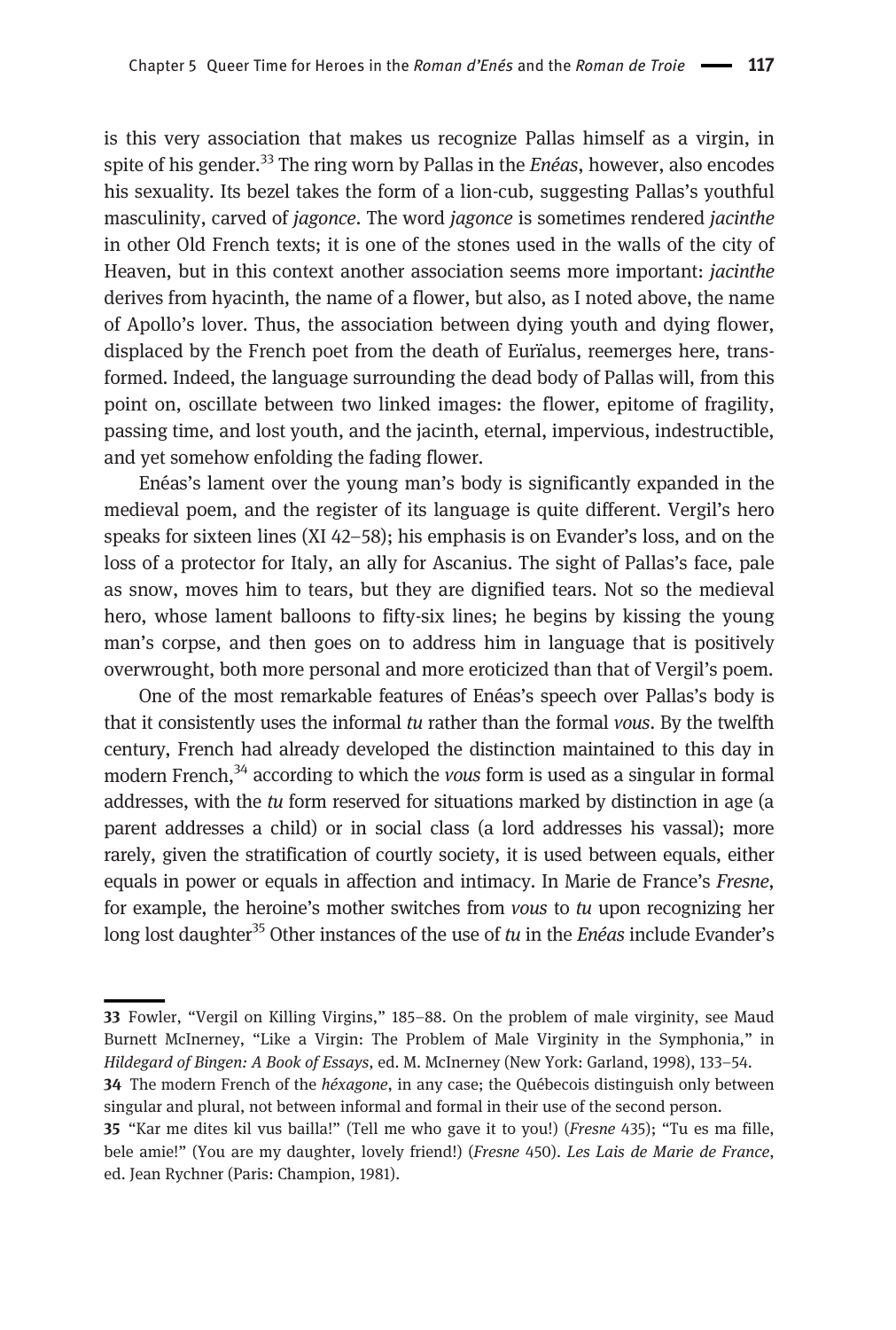conversation with Enéas, the son of an old friend, the queen's lectures to her daughter, and Lavine's instructions to the archer, her social inferior, but also, significantly, Eurïalus's plea to accompany Nisus: "Comment remaindrai je sanz toy,/ et tu comment iras sanz moy?" Eurïalus is the younger of the pair, and therefore a different kind of intimacy is being invoked. Heterosexual lovers, constrained by the formalities of the courtly system and the power hierarchies inherent in it, rarely use  $tu$ ; when Marie de France puts a virtually identical sentiment into the mouth of Tristan, he addresses Iseut with the formal pronoun: "Bele amie, si est de nus:/ Ne vus sanz mei, ne jeo sanz vus."<sup>36</sup> Enéas and Lavine, like Enéas and Didon, use vous.

Enéas's use of the informal pronoun could, of course, be dismissed as paternal, but it is not the only thing that suggests erotic desire for the dead Pallas, a desire which was never expressed for the living boy. Enéas kisses the body twice (6209, 6274), although neither of Pallas's parents do; he faints upon the body. And, even more significantly, his language is highly eroticized. He addresses Pallas as "flour de jouvente" (flower of youth, 6212), and goes on to develop the floral image some forty lines later:

moult par est fraille ceste vie; tant estiez bel hier matin soz ciel n'avoit plus bel meschin; en poy d'eure te voy müé, palli et tout descouloré: ta blanchour est toute nercie, et ta rouvours toute persie. Clere faiture, gentil chose, si com soleil flastrit la rose, si t'a la mort moult tost plessié, et tout flastri et tout changié! (6249–59)

This life is very fragile; you were so handsome yesterday morning, there was no more beautiful young man beneath the sky and now in a few hours I see you changed, pale and all discoloured. Your whiteness is all blackened and your rosiness is all bluish. Brilliant creature, noble being, just as the sun wilts the rose, so death has left you withered and faded and entirely changed.

The image of the falling flower, omitted from the death of Eurïalus, blossoms fully here, and if the sentiment seems familiar, it is because it is. The author exploits the carpe diem topos according to which youthful beauty is linked to the ephemerality of flowers, and especially roses; the temporal markers fall thick

<sup>36</sup> Marie de France, Chievrefoil, ll. 77–78.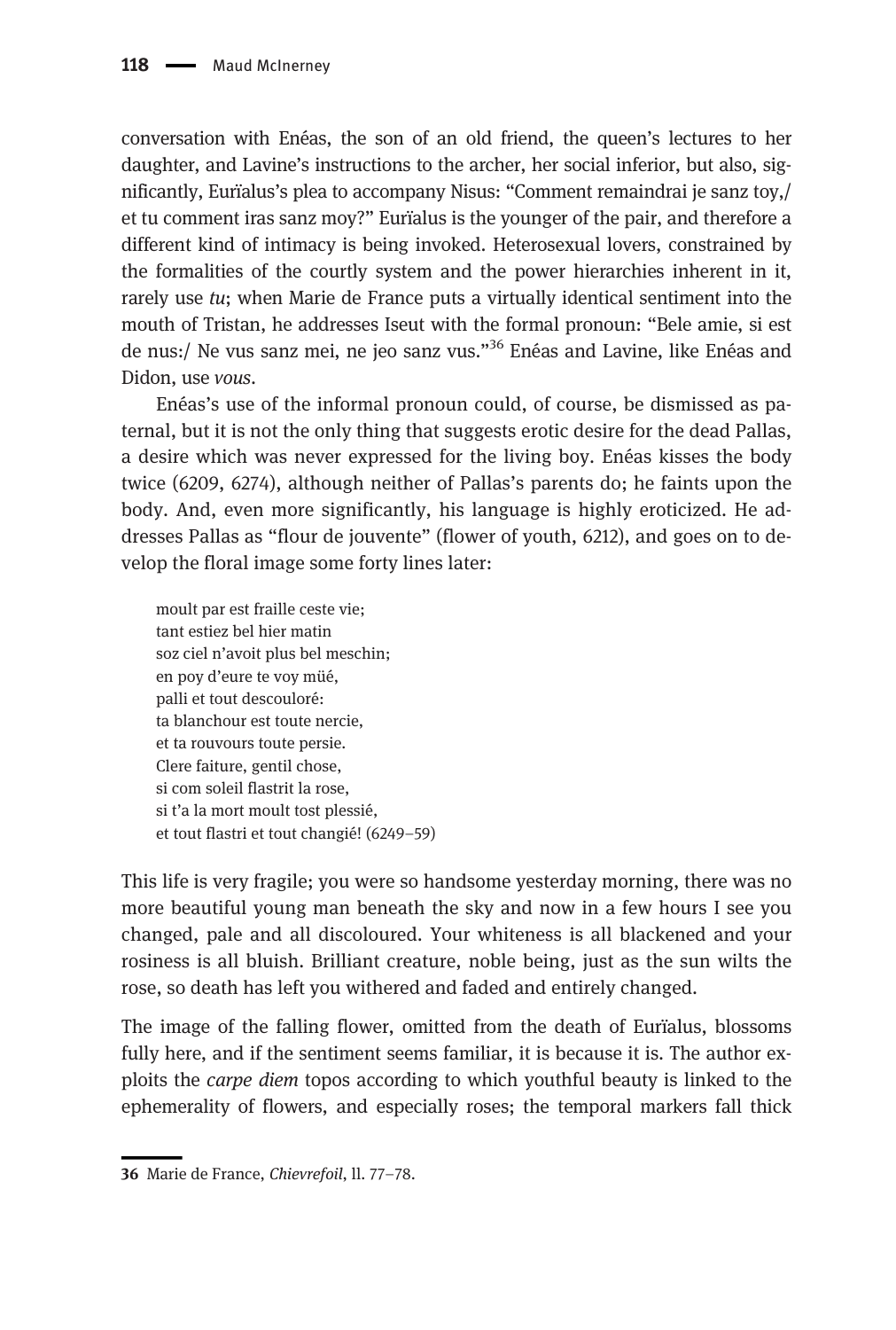and fast as Enéas invokes yesterday morning, the turning sky, the rays of the sun. Perhaps most familiar from Ronsard's poem ("Mignonne, allons voir si la rose/ qui ce matin avait desclose") the topos of the fading rose goes back to Horace (where it is homoerotic) and even to Anacreon, although it was probably best known in the early Middle Ages from a poem ascribed to the fourth-century Gallo-Roman poet, Ausonius, which ends with the oft-quoted line "collige virgo, rosas dum flos novus et nova pubes/ et memor esto aevum sic properare tuum" (So, girl, gather roses while their bloom and your youth are fresh, and be mindful that your time too hastens away).<sup>37</sup> In the Middle Ages, the poem was believed to be by Vergil, and so it may have seemed a reasonable way to expand on the brief image of fading flowers that occur (in the narrator's voice, not the hero's) in the Aeneid. When Pallas is loaded onto his bier, he is like a flower picked by a young girl, a soft violet or drooping hyacinth ("qualem virgineo demessum pollice florem/ seu mollis violae seu languentis hyacinthi," XI 68–69).

It is not only the language of flowers, and particularly of the hyacinth, that casts Pallas as the object of erotic love, however. The phrase "cler faiture, gentil chose" also resonates with the language of courtly love. Faiture can simply mean creation or person, and indeed some of the uses cited in Godefroy are religious. At least as common, however, are the erotic uses of the term. The lady in Marie de France's Equitan is possessed of "gent cors . . . et bele faiture," as well as a complexion "colur de rose";<sup>38</sup> Chrétien, a few decades later, will describe Perceval's beloved as "biaux de corps et de faiture," and the heroine of Amadas et Idoine, written shortly after 1200, is simply called a "bele faiture." Cler, too, crops up regularly with an erotic meaning, as in Flor et Blancheflor (like the Lais de Marie, dated to around 1160), "une pucele/ Clere come rose nouvele." Gentil chose, perhaps, is neutral – and yet, in this context, it cannot help but recall the Wife of Bath's sly reference to her "bele chose," some two hundred years later.

The real threat of all this excessive emotion to the heteronormative, genealogical purpose of the poem is encapsulated precisely and briefly when Enéas laments that, when he had won, he would have shared the whole country with Pallas: "quant eüsse le tout conquis,/ je te partisse le pays" (6232). Such a partition would have made nonsense of the grand imperial project according to which the sons of Enéas and Lavine and only the sons of Enéas and Lavine (Ascanius will be supplanted) must inherit Italy and become Romans, and

<sup>37</sup> The poem, now believed to be anonymous, is included in the appendix to the Works of Ausonius, ed. Hugh G. Evelyn White, Loeb Classical Library, vol. 2 (London: Heineman, 1921), 280.

<sup>38</sup> Marie de France, Equitan, ll. 33, 39.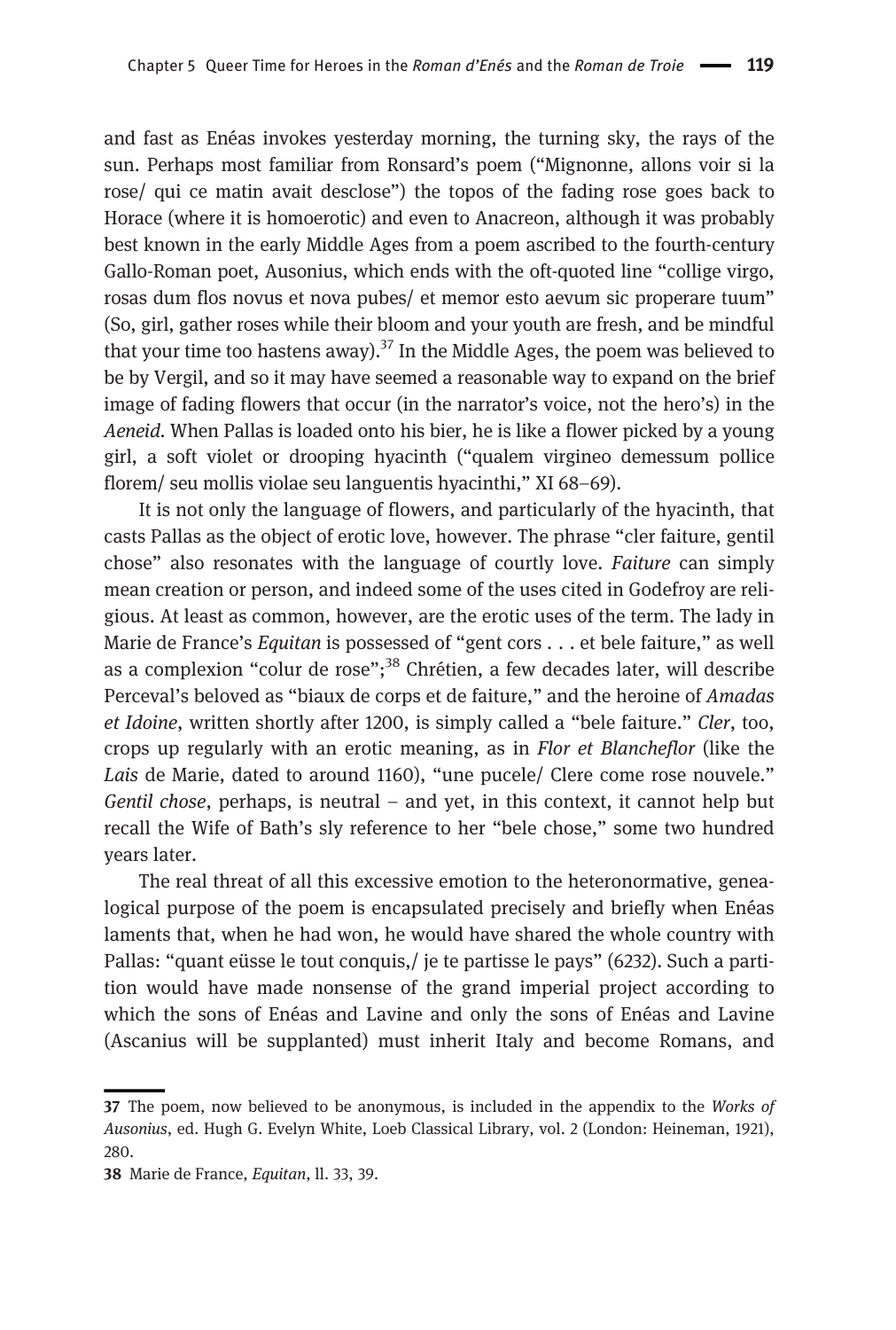eventually Angevins.<sup>39</sup> The text shuts off this possibility in the past subjunctive realm of what might have been, just as it will shut up Pallas's disturbingly desirable dead body in his tomb, and frees Enéas to move into the future by marrying Lavine.

In The Cultural Politics of Emotion, Sara Ahmed underscores the way in which "the coupling of man and woman becomes a kind of 'birthing,' a giving birth not only to new life but to ways of living that are already recognizable as forms of civilization."<sup>40</sup> Queer lives thus "become readable as the failure to reproduce, and as a threat to the social ordering of life itself."<sup>41</sup> Thus, in the Roman d'Enéas, characters such as Nisus and Eurïalus and Pallas are evoked only to be disavowed, relegated to stasis, death, and the past. They are flies in amber, contained so that they may not hinder the forward progress of genealogical time. The Roman de Troie, on the other hand, is not about the birth of a new civilization, but about the death of an old one. It refuses to value the romance time upon which the Roman d'Enéas is founded, and also refuses to cordon off queer characters as its predecessor does. Instead, it multiplies not only deviant characters but forms of deviance, no longer simply defined by sexuality; the temporality of its narrative, existing as it does entirely under the shadow of death, always already part of a futureless past, is thus fundamentally queer; as Lee Edelman puts it, echoing Halberstam's insistence on the deadly and deluded quality of reproductive time, "[queer subjects] aren't, in fact, subjects of history constrained by the death-in-life of futurism and its illusion of productivity. We're subjects, instead, of the real, of the encounter with futurism's emptiness, with negativity's life-in-death."<sup>42</sup> Heterosexual couplings in the poem prove inevitably destructive rather than generative, leading both to the death of individuals (in the case of the love-affair between Troilus and Briseida) and of Troy itself (in the case of Paris and Helen).<sup>43</sup> The world of the poem is one of heterosexual failure, futurelessness and queer grief, multiplied across major and minor characters but all embodied most powerfully in the figure of Achilles.

<sup>39</sup> The lesson against partition is one Henry II was slow to learn; his insistence on dividing his realm (co-kingship for Henry, the Young King, Aquitaine for Richard, Brittany for Geoffrey) caused nothing but trouble.

<sup>40</sup> Sara Ahmed, The Cultural Politics of Emotion (Edinburgh: University of Edinburgh Press, 2014), 144.

<sup>41</sup> Ahmed, Cultural Politics, 145.

<sup>42</sup> Carolyn Dinshaw et al., "Theorizing Queer Temporalities: A Roundtable Discussion," GLQ 13.2–3 (2007): 177–95 at 181.

<sup>43</sup> The fact that women in the *Troie* are more likely to survive heterosexuality than men is a topic for another day.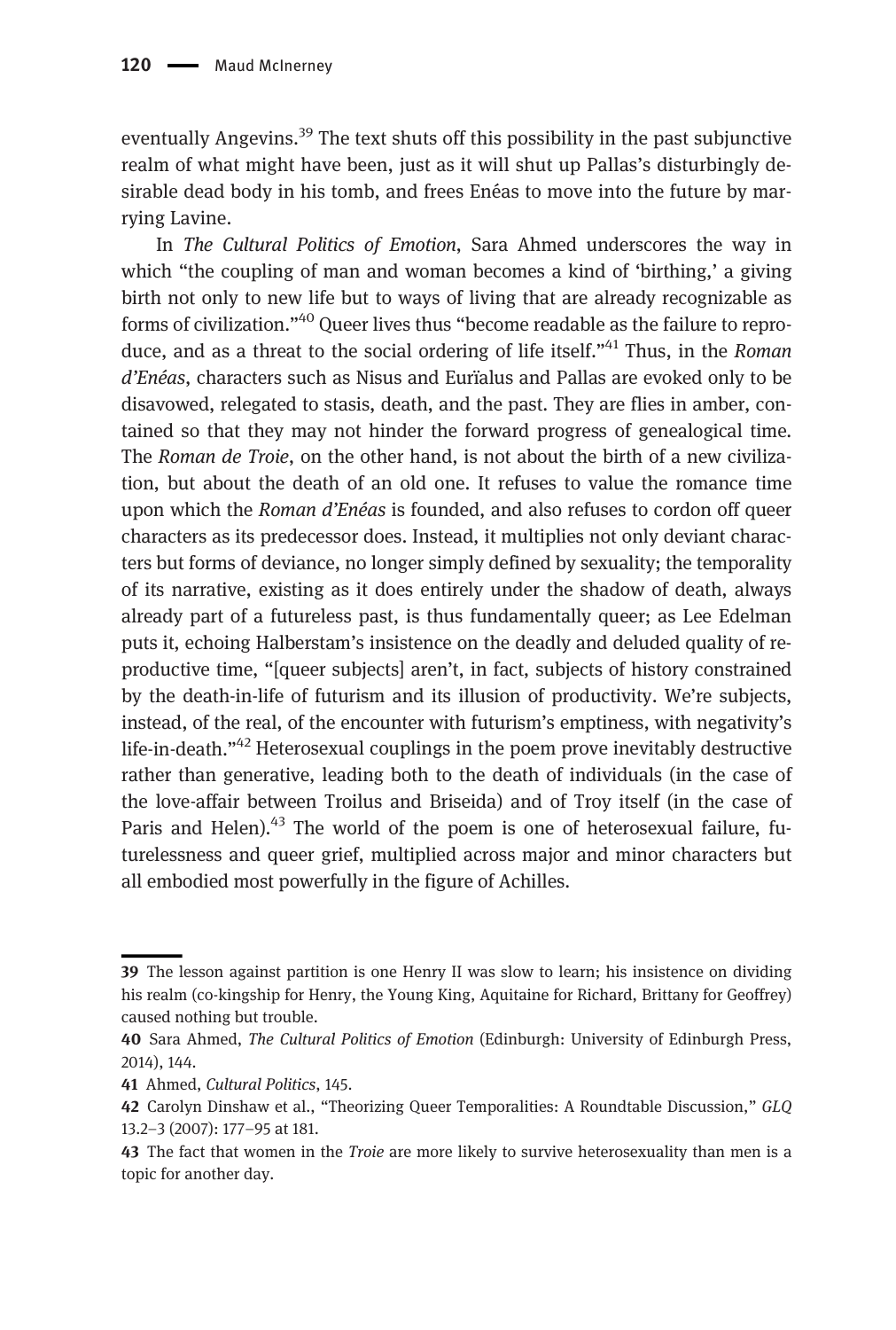One of the structural curiosities of the Troie is the series of character descriptions provided from ll. 5093–582. These are derived, for the most part, from Benoît's source, the late antique "eyewitness" account of the Trojan War by pseudo-Dares; in their expansions upon Dares's bald text, however, they form an index to Benoît's method of translation through expansion. Where Dares gives a list, proper name in the accusative, followed by a flat list of adjectives, like "Podalirium crassum valentem superbum tristum,"<sup>44</sup> Benoit elaborates:

Polidarius iert si gras Que a grant peine alot le pas En plusors choses iert vaillanz Mais toz jors iert tristes dolanz Ainz le cerchast par mainte terre Qui plus ergoillos vousist querre. (5257–62)

Polidarius was so fat that he could scarcely walk. He was worthy in several ways, but always sad and mournful. You could search the world over and never find a more arrogant man.

No longer merely "heavy, worthy, arrogant, and sad," Polidarius is now both obese and severely depressed. Similarly, Hecuba, who in Dares had a manlike mind (mente virili), actually looks like a man: "De cors senblot home bien pres/ N'aveit pas femenin talant" (Her body seemed like that of a man. She lacked feminine gifts) (5514–15). Memnon the Ethiopian, who does not appear in Dares (and is not given a physical description in Dictys), is not explicitly described as Black in this passage (although he will be later in the poem) but has dark blond frizzy hair and yellow eyes, suggesting a stereotypical description of a biracial man. And finally, the description of Patroclus is significantly altered. Dares tells us that Achilles's friend is "pulchro corpore, oculis vividis et magnis, verecundum, rectum, prudentem, dapsilem" (beautiful of body, with big bright eyes, modest, upright and generous). Benoit develops as follows:

Patroclus ot le cors mout gent E mout fu de grant escïent. Blans fu e blois e dreiz e granz E chevaliers mout avananz. Les oilz ot vairs, n'ot pas grant ire Biaus fu mout, ce puet hon bien dire, Larges, d'ovraigne merveillos, Mais mout par esteit vergoindos. (5171–78)

<sup>44</sup> Dares Phrygius, De Excidio Troiae Historia, ed. Ferdinand Meister (Leipzig: Benedictus Gotthelf Teubner, 1873), 17.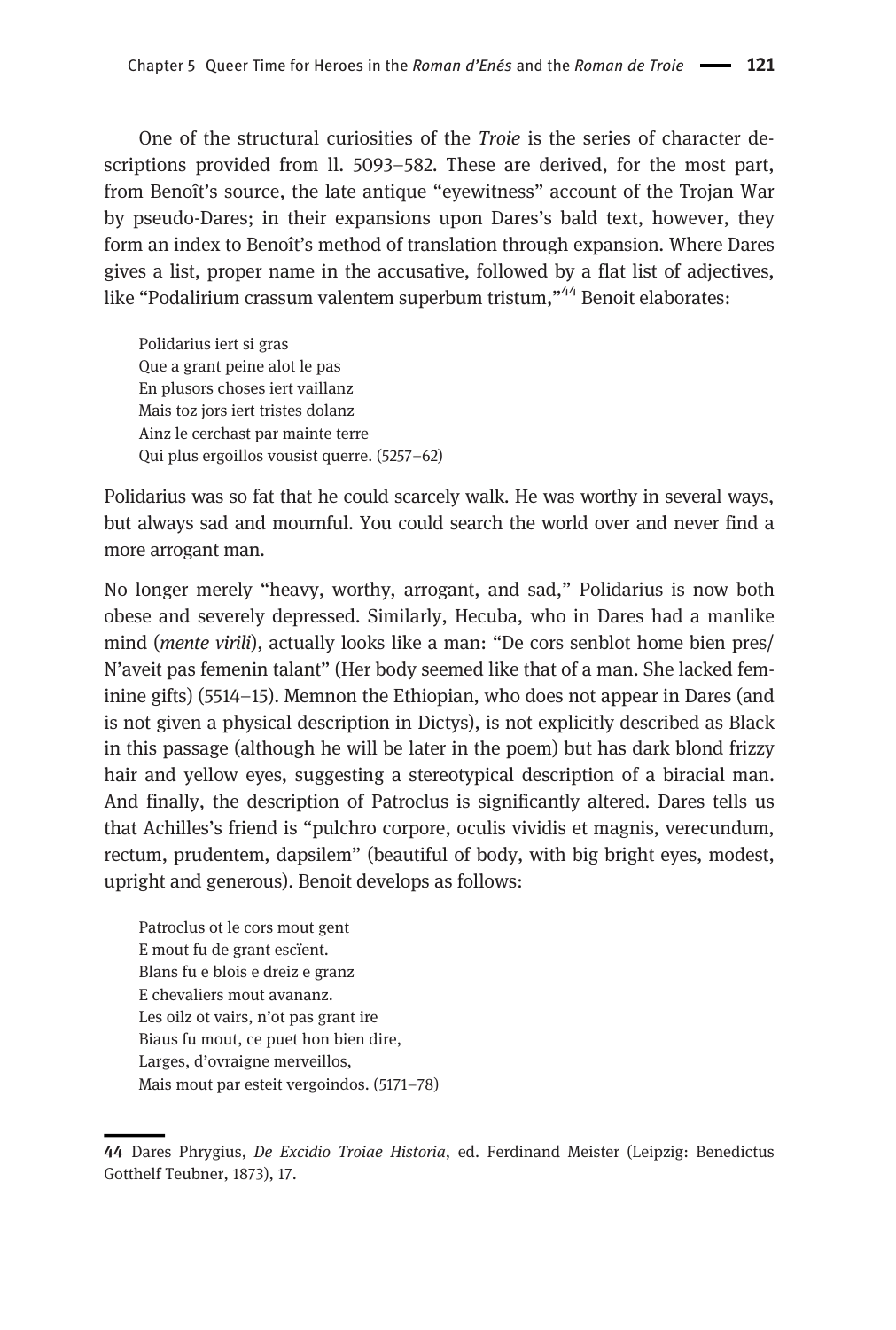Patroclus had a noble body and he was extremely wise. He was white-skinned and blond and stood tall and large, he was a most appealing knight. His eyes were grey and not wrathful, he was extremely handsome, it must be said, generous, wonderful in his actions, but also extremely shameful.

Vergoindos is etymologically descended from verecundus, but over the centuries the meaning of the word slipped from "modest, shy, easily ashamed" to include also "shameful" or "dishonorable."<sup>45</sup> The other details that Benoît adds (grey eyes, white skin, blond hair) could easily describe a courtly lady; in fact, *blanc et* blois is what Tarchon calls Camille in the *Enéas*. Even in these rapid descriptive sketches, Benoît creates, from Dares's much straighter (and more tedious) narration, a gallery of oddities: obese depressives, viragos, racial others, queers.

While medieval writers generally represent Achilles as heterosexual and the nature of his bond with Patroclus as non-erotic, Benoît's depiction of the hero is much more ambiguous. As in the *Enéas*, there is from an enemy an accusation of sodomy. Hector taunts Achilles with the loss of his companion in terms that are less explicit than those of Lavine's mother, but that nonetheless are clear:

L'ire grant que vostre cuers a Porriez vengier . . . E la dolor del cumpaignon Dont j'ai fet la desevreison, Que tante nuit avez sentu Entre vos braz tot nu a nu. Icist jués est vils e hontos, Dont li plusor sunt haïnos As deus, quin prenent la venjance Par la lor devine puissance. (13178–88)

You will be able to avenge the great wrath your heart feels, and the grief for that companion I separated from you, whom you have held naked in your arms so many nights. Such games are vile and shameful, and hateful to the gods who punish them with their divine power.

Hector is no courtly lover, as his brutal treatment of his wife makes clear (ll 15329–54); still, he speaks here for the reproductive, patriarchal order, invoking the gods as vengeful guarantors. Baumgartner notes that, in the Milan

<sup>45</sup> In their translation (which became available too late to be used more generally for this essay) Burgess and Kelly render this as "had very shameful ways"; they note that both Constans and Baumgartner also interpret the word as implying shame. The Roman de Troie by Benoît de Sainte-Maure, trans. Glyn S. Burgess and Douglas Kelly (Woodbridge: Boydell and Brewer, 2017), 104 n.45.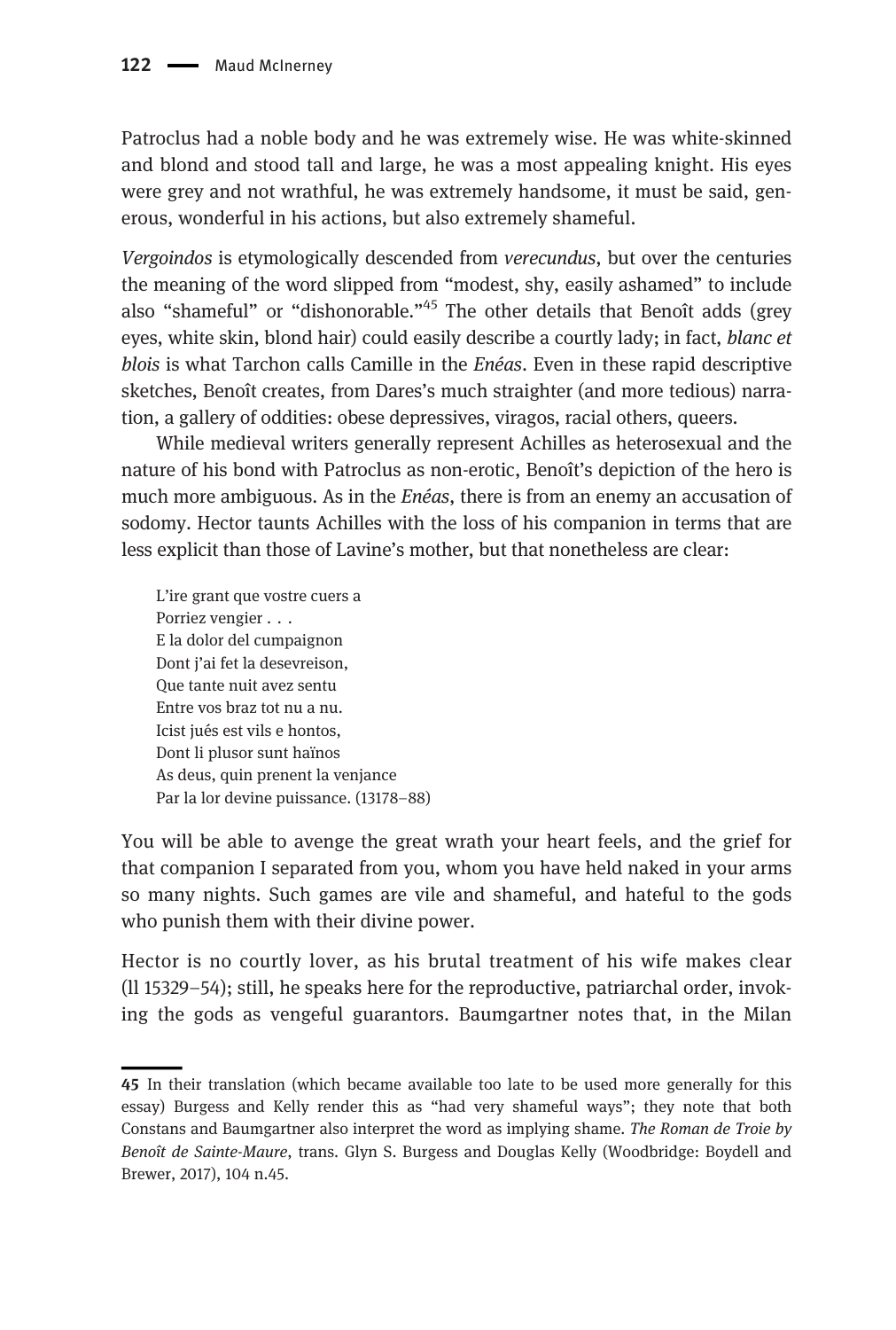manuscript, these lines are highlighted by a pointing finger in the margin, emphasizing (presumably) their shocking character.<sup>46</sup> Katherine Callen King notes that Benoît is one of the few medieval authors to "resurrect" the notion of Achilles as homosexual, but she restricts her discussion to this passage, thus leaving open the question of whether Achilles and Patroclus actually are lovers, or whether Hector is merely repeating gossip. $47$  Achilles's lament over the body of Patroclus, however, suggests a more than "Platonic" friendship, especially when read in the context of the Roman d'Enéas. Initially, it echoes that of Nisus over Euryalus: "Ne fis pas bien, biaus chiers amis,/ Quant je sans moi vos i tramis" (I did the wrong thing, beautiful dear friend, when I let you go without me) (10335–36); it goes on to emphasize Patroclus's physical attributes, his beauty and his body, before promising to mourn for him forever:

En vois estoit mes cuers trestoz, Quar mout esteiez biaus e proz . . . Amis, por quei vos ai perdu? Vostre gent cors, tant mare fu! Quar je ere vostrë e vos miens. A plors, a lermes vos plaindrai A toz les jours mais que vivrai.

My heart was entirely yours, for you were so beautiful and brave . . . Friend, why have I lost you? Your sweet body, what has become of it? For I was yours and you were mine. With tears and weeping I will mourn you all the days of my life.

The emphasis here is on desirability, not, as might be expected, on courage or loyalty. Finally, Achilles faints on the body, moved by what the narrator calls estrange duel, strange or extraordinary or even queer grief.

In a discussion of queer grief centered primarily on the queer victims of 9/11 and the AIDS crisis, Ahmed argues that

the failure to recognise queer loss as loss is also a failure to recognise queer relationships as significant bonds, or that queer lives are lives worth living, or that queers are more than failed heterosexuals, heterosexuals who have failed "to be". Given that queer becomes read as a form of "non-life"–with the death implied by being seen as nonreproductive – then queers are perhaps even already dead and cannot die.<sup>48</sup>

<sup>46</sup> Baumgartner, Roman de Troie, note p. 275; she points out too that the same marginalia are found at two other places in the MS, in different contexts.

<sup>47</sup> See Katherine Callen King, Achilles: Paradigms of the War Hero from Homer to the Middle Ages (Berkeley: University of California Press, 1987), 172–73.

<sup>48</sup> Ahmed, Cultural Politics, 156.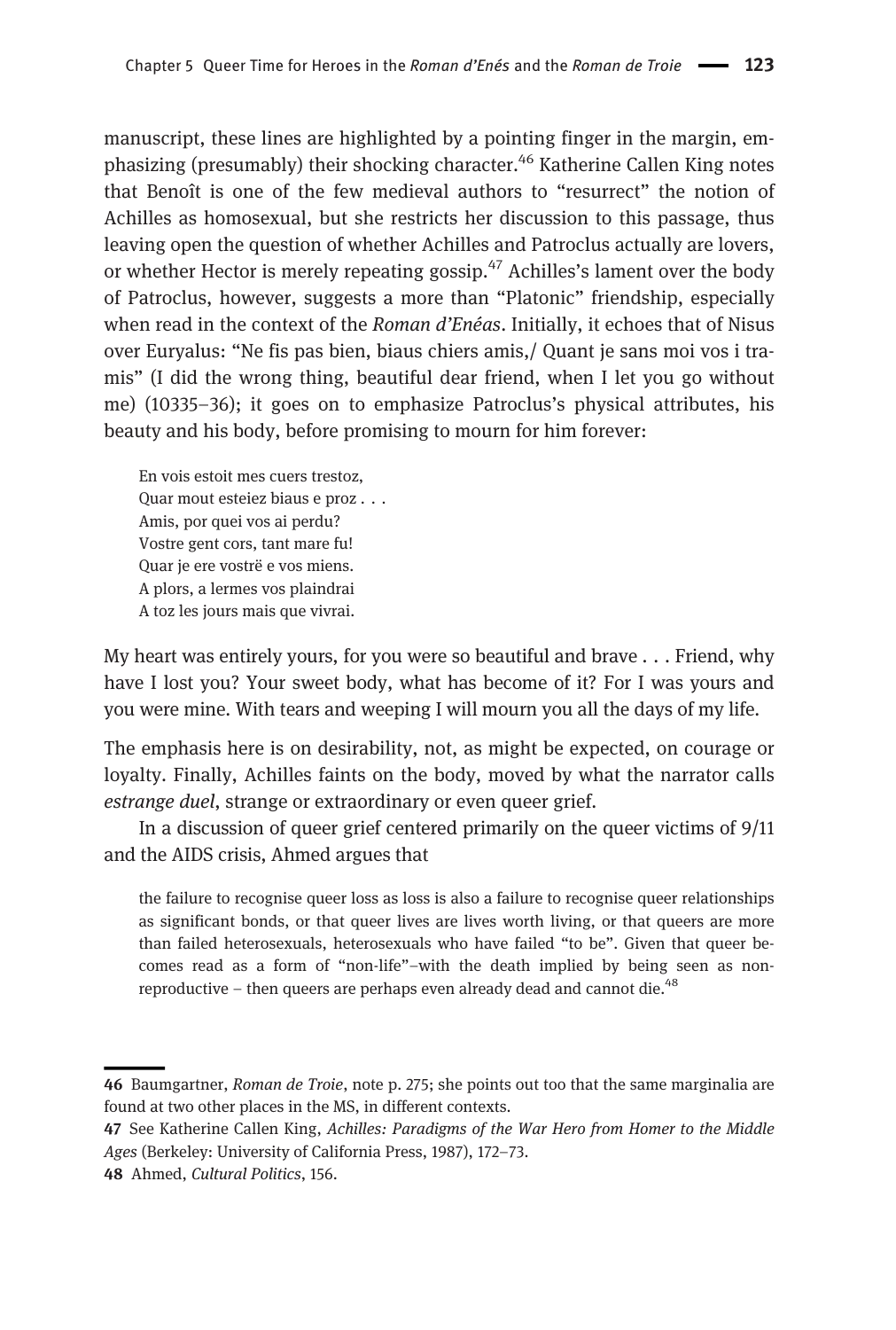Hector's taunting of Achilles performs exactly this kind of denial of the value of queer lives and queer relationships and indeed echoes the rhetoric of those evangelicals who see AIDS as divine punishment for homosexuality. Even more tellingly, perhaps, the death of Patroclus makes all the other deaths in the poem, especially that of Achilles himself, inevitable.

In the Enéas, the hero's passion for Pallas was essentially a stage he had to get over before being fully initiated into the heterosexual world of heirs and descendants. The Roman de Troie, as I have noted, is much less sanguine than its predecessor about courtly love and the whole concept of dynastic, reproductive, romance time. Like Enéas, Achilles will fall in love with a perfect woman, beautiful, virgin, royal, the potential solution to prolonged war. Like Patroclus, Polixena is blonde and has grey eyes. Achilles's first glimpse of her, however, occurs as she weeps at Hector's tomb, and is immediately associated with death:

Veüe i a Polixenein Apertement en mi la chiere: C'est l'achaison e la maniere Par qu'il sera gitez de vie E l'ame de son cors partie. (ll.17540–44)

He saw Polixena he saw her face clearly, and it will be the cause and the manner of his departure from life, of the separation of his soul and body.

It is tempting to read yet another separation into this moment, the final separation of Achilles from his previous lover, since in falling in love with Polixena he allows himself to forget his promise to mourn Patroclus every day of his life.

Even as he declares his love for Polixena his language is shadowed by death and by forbidden forms of desire:

Cum est Amors seisiz de mei! Ne puis aveir por rien confort, Car mis cuers me pramet la mort. (17670–72)

How love has laid ahold of me! There is no comfort for me, my heart forebodes my death.

All courtly lovers claim that they will die of their affliction, but few first glimpse the beloved weeping over the perfectly embalmed body of her recently deceased brother. And, of course, Achilles is right: loving Polixena will be the immediate cause of his death, as her mother Hecuba baits a trap for him with the body of her youngest daughter, and sets Paris to murder Achilles when he comes to the promised betrothal. Oddly, though, Achilles also invokes the example of Narcissus to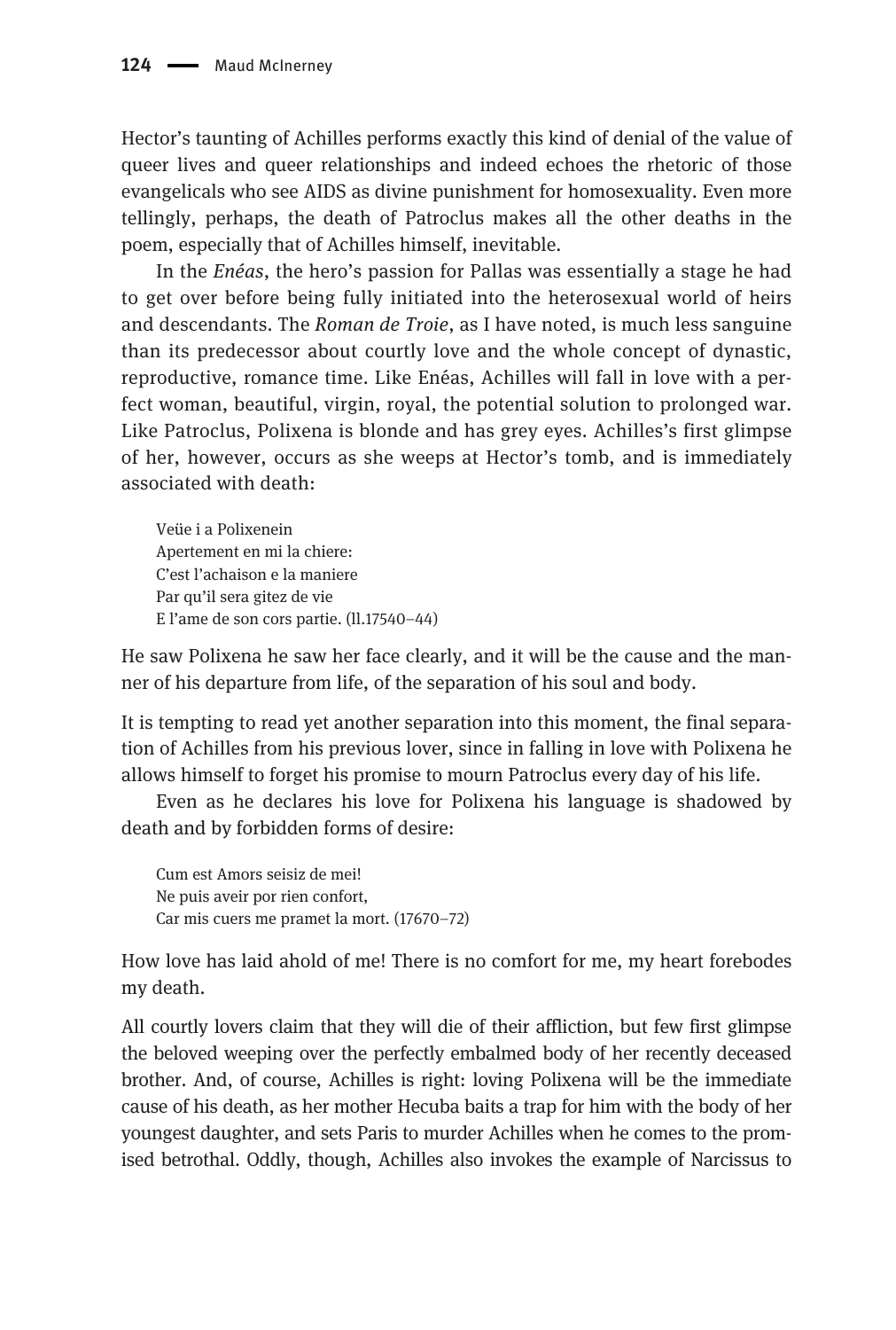describe the emotional condition in which he finds himself upon first beholding the Trojan princess:

Narcisus sui, ce sai e vei, Qui tant ama l'umbre de sei Qu'il en morut sor la funteine. Iceste angoisse, iceste peine Sai que je sent. Je raim mon onbre, Je aim ma mort e mon encombre. Ne plus qu il la puet baillier Ne acoler ne enbracier, Car riens nen est ne riens ne fu, Ne qui ne pot estre sentu, Plus ne puis je aveir leisor De li aveir ne de s'amor. (ll. 17691–702)

I am Narcissus, I know it for certain, who so loved the shadow of himself that he died at the fountain. I know that I feel the same anguish, the same pain. I love my shadow, I love my death and my suffering. No more than he could grasp it or take it in his arms, embrace it, for it is nothing, was nothing, no more than he could feel it, no more will I be able to have her or her love.

In associating himself with the beautiful but self-absorbed young man from Metamorphoses III, Achilles invites identification with the epitome of queer desire: Narcissus's obsession with his own reflection is not only queer in the sense of same sex (the reflection that he adores is that of a beautiful young man), but queerer in that it takes him entirely outside of the norms of desire, either heteroor homo-, since he desires not an other but himself. Such desire is inevitably deadly, and, like his equally queer counterpart, Hyacinth, Narcissus loses his human form, becoming a flower.

What does it mean for Achilles to define his love for Polixena as love for his own reflection? Alfred Adler notes the "affinity between narcissism and homosexuality . . . implied in the character sketch of Achilles,"<sup>49</sup> but this does not go quite far enough. There would have been a logic to comparing Achilles's love for Patroclus to that of Narcissus for himself, but that the comparison should arise when Achilles experiences (for the first time?) heterosexual love with all its courtly trappings suggests something more complicated. It establishes Achilles's love for Polixena as a phenomenon quite distinct from the Trojan princess herself; this new love, courtly love, is as deceptive

<sup>49</sup> Alfred Adler, "Militia et amor in the Roman de Troie," Romanische Forschengen 72 (1960): 14–29 at 22.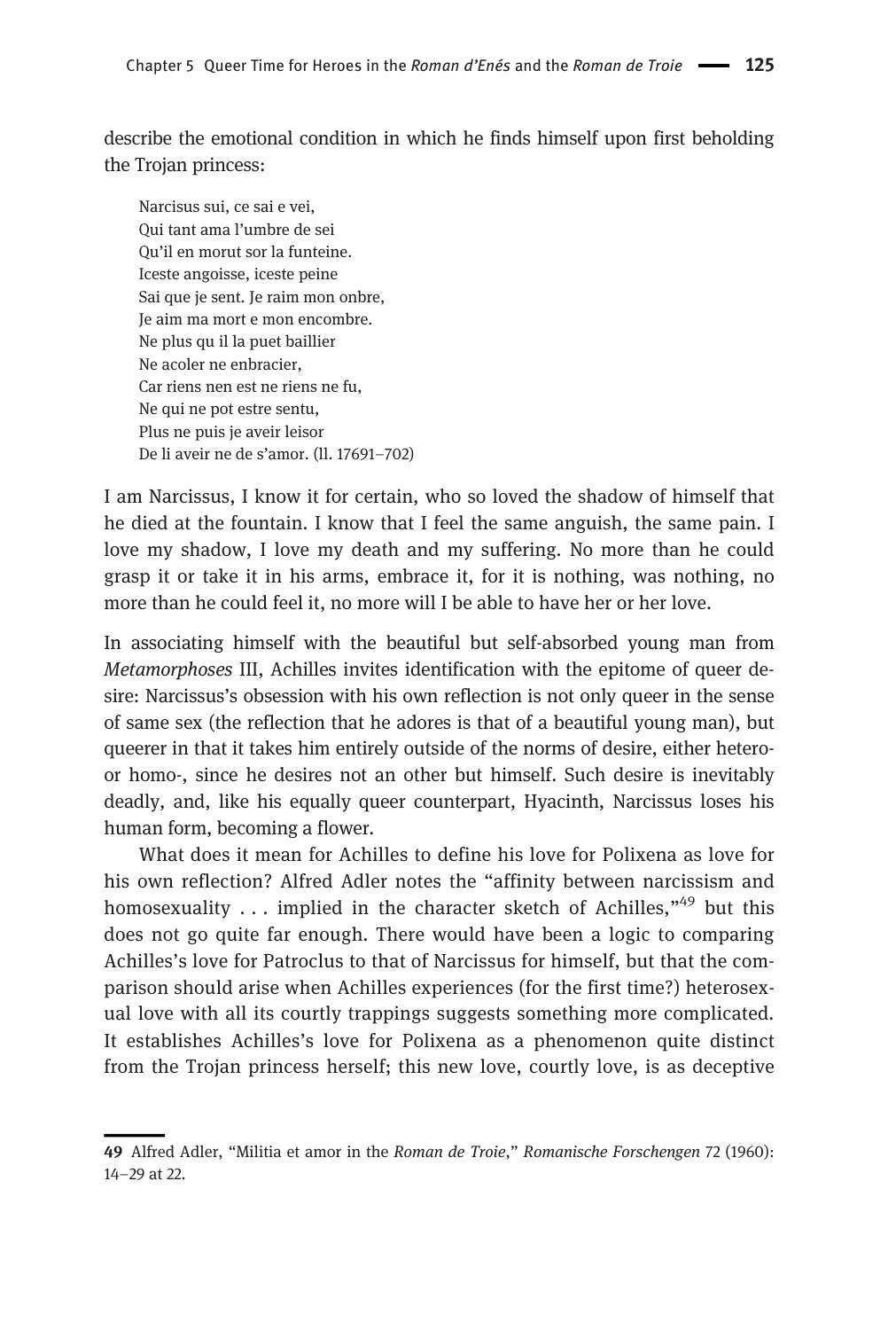and deadly as Narcissus's reflection, and it is out of time: "riens nen est ne riens ne fu" (it is nothing and it was nothing). It has no existence, either in the present, or in the past.

Perhaps what the image of Narcissus reflects from within Achilles's self is precisely his own inescapable impulse toward death. That is, in allowing himself to fall in love with Polixena, not only does Achilles betray his promise to love Patroclus forever, but he also moves not toward heterosexual marriage and the possibility of a future dynasty – toward reproductive time, in Halberstam's phrase – but rather toward the ultimate queerness of death itself, of the end of personal, individual time. He fails to heterosexualize himself as Enéas does; where Enéas was "saved" by the love of a good woman, Achilles is damned by it. The Roman de Troie, indeed, proves to be a Romance in which romance, the heterosexual system of courtly love with its promise of creating and maintaining patriarchal structures down through the ages, fails. Romance time, and particularly its ethos of heterosexual courtly love, is instead revealed as a tyrannical and ultimately tragic temporality.

## Bibliography

- Adler, Alfred. "Militia et amor in the Roman de Troie." Romanische Forschengen 72 (1960): 14–29
- Ahmed, Sara. The Cultural Politics of Emotion. Edinburgh: University of Edinburgh Press, 2014. Bakhtin, M. M. The Dialogic Imagination: Four Essays. Edited and translated by Michael
- Holquist and Caryl Emerson. Austin: University of Texas Press, 1982.
- Barber, Richard and Juliet Baker. Tournaments: Jousts, Chivalry and Pageants in the Middle Ages. Woodbridge: Boydell, 1989.
- Barker-Benfield, Bruce C. "A Ninth Century Manuscript from Fleury: Cato de senectute cum Macrobio." In Medieval Learning and Literature: Essays Presented to Richard William Hunt, edited by J. J. G. Alexander and M. T. Gibson, 145–65. Oxford: Clarendon, 1976.
- Baswell, Christopher. "Men in the Roman d'Eneas: The Construction of Empire." In Medieval Masculinities: Regarding Men in the Middle Ages, edited by Clare Lees, Thelma Fenster, and Jo Ann McNamara, 149–68. Minneapolis: University of Minnesota Press, 1994.
- Benoît de Sainte-Maure. Le Roman de Troie. Translated by Emmanuèle Baumgartner. Paris: Librairie Générale Française, 1987.
- Benoît de Sainte-Maure. Le Roman de Troie. Edited by Léopold Constans. 6 vols. Paris: Firmin-Didot, 1904–1912.
- Burgwinkle, William. "Knighting the Classical Hero: Homo/Hetero Affectivity in Eneas." Exemplaria 5.1 (1993): 1–43.
- Catullus. "11." Catullus. Tibullus. Pervigilium Veneris. Translated by F. W. Cornish. London: William Heinemann, 1921.
- Dares Phrygius. De Excidio Troiae Historia. Edited by Ferdinand Meister. Leipzig: Benedictus Gotthelf Teubner, 1873.